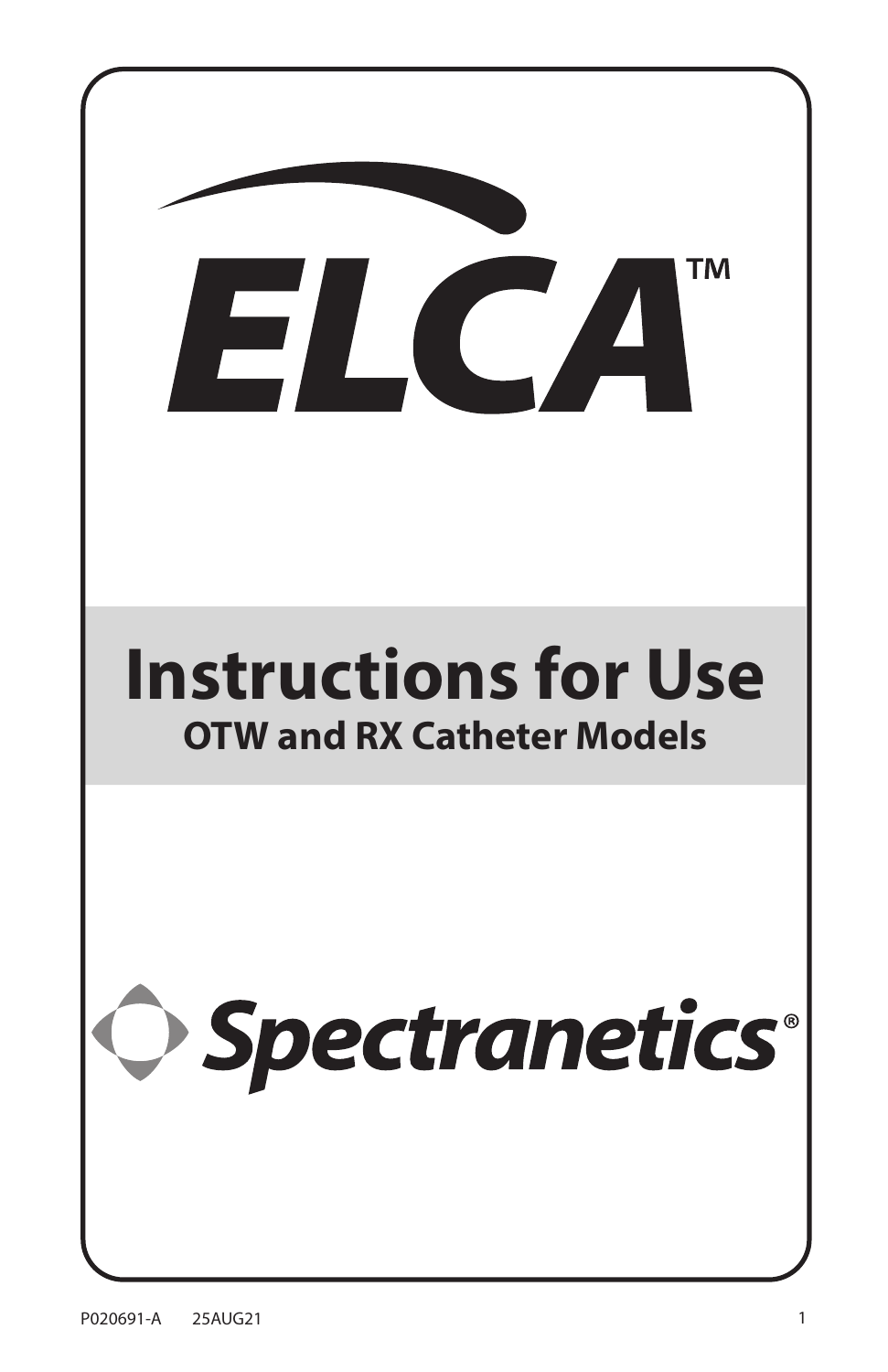

**OTW and RX Catheter Models**

# **Table of Contents**

| 4. |  |
|----|--|
|    |  |
|    |  |
|    |  |
|    |  |
| 9. |  |
|    |  |
|    |  |
|    |  |
|    |  |
|    |  |

# **Caution: Federal (USA) law restricts this device to sale by or on the order of a physician with appropriate training.**

## **1. Description**

**Over the wire (OTW) catheters** are constructed of multiple fiber optics arranged concentrically around a guidewire lumen and are intended for use in the coronary vasculature for recanalization of obstructed arteries. A side arm adapter located at the proximal end of the usable length facilitates the use of the laser catheter over 0.014", 0.016" and 0.018" guidewires.

**Rapid exchange (RX) catheters** consists of optical fibers encased within a polyester shaft. There are two major portions of the laser catheter shaft, the proximal portion which terminates at the laser connector, and the distal portion which terminates at the tip having direct patient contact. The fibers terminate at the distal tip within a polished adhesive end and at the proximal end within the laser connector. A radiopaque marker is located on the distal end of the laser catheter to aid localization within the coronary vasculature in conjunction with fluoroscopy. The guidewire lumen begins at the distal tip and is concentric with the fiber array, and exits the laser catheter 9 cm away from the distal tip which has direct patient contact. A proximal marker is located on the outer jacket of the laser catheter, 104 cm from the distal tip, to assist in the placement of the laser catheter within a femoral guiding catheter without the need for fluoroscopy.

**Rapid exchange (RX) eccentric catheters** consists of eccentrically aligned optical fibers at the distal tip to allow alignment of the laser catheter tip with the lesion and a stainless steel torque device encased within a polyester shaft. There are two major portions of the laser catheter shaft, the proximal portion which terminates at the laser connector, and the distal portion which terminates at the tip having direct patient contact. The torque device extends from the torque handle, located at the y-adapter, through the entire 140 cm of the distal portion of the catheter, and terminates in the distal tip. There is a mechanism within the torque handle which limits the turns to five full rotations in each direction. The torque handle also has an indicator displaying its range of motion. The laser catheter is packaged with the indicator in the center of its range (see inset below). The torque response is 6:1; six turns of the torque handle result in one 360° turn of the distal tip. A radiopaque marker band with radiolucent window is located on the distal tip of the laser catheter to aid localization within the coronary vasculature in conjunction with fluoroscopy.

#### **Mechanism of Action for ELCA Catheters**

The multifiber laser catheters transmit ultraviolet energy from the laser system to the obstruction in the artery. The ultraviolet energy is delivered to the tip of the laser catheter to photo-ablate fibrous, calcific, and atheromatous lesions, thus recanalizing diseased vessels (photo ablation is the process by which energy photons cause molecular bond disruption at the cellular level without thermal damage to surrounding tissue). The Spectranetics laser catheters have a proprietary lubricious coating to ease their trackability through coronary vessels.

#### **Glossary of Special Terms**

Antegrade Fashion = In the direction of blood flow.

Baseline Angiography = Record of the cardiac muscle and blood vessels prior to a given interventional angioplasty procedure.

Retrograde Fashion = In the direction opposite to blood flow.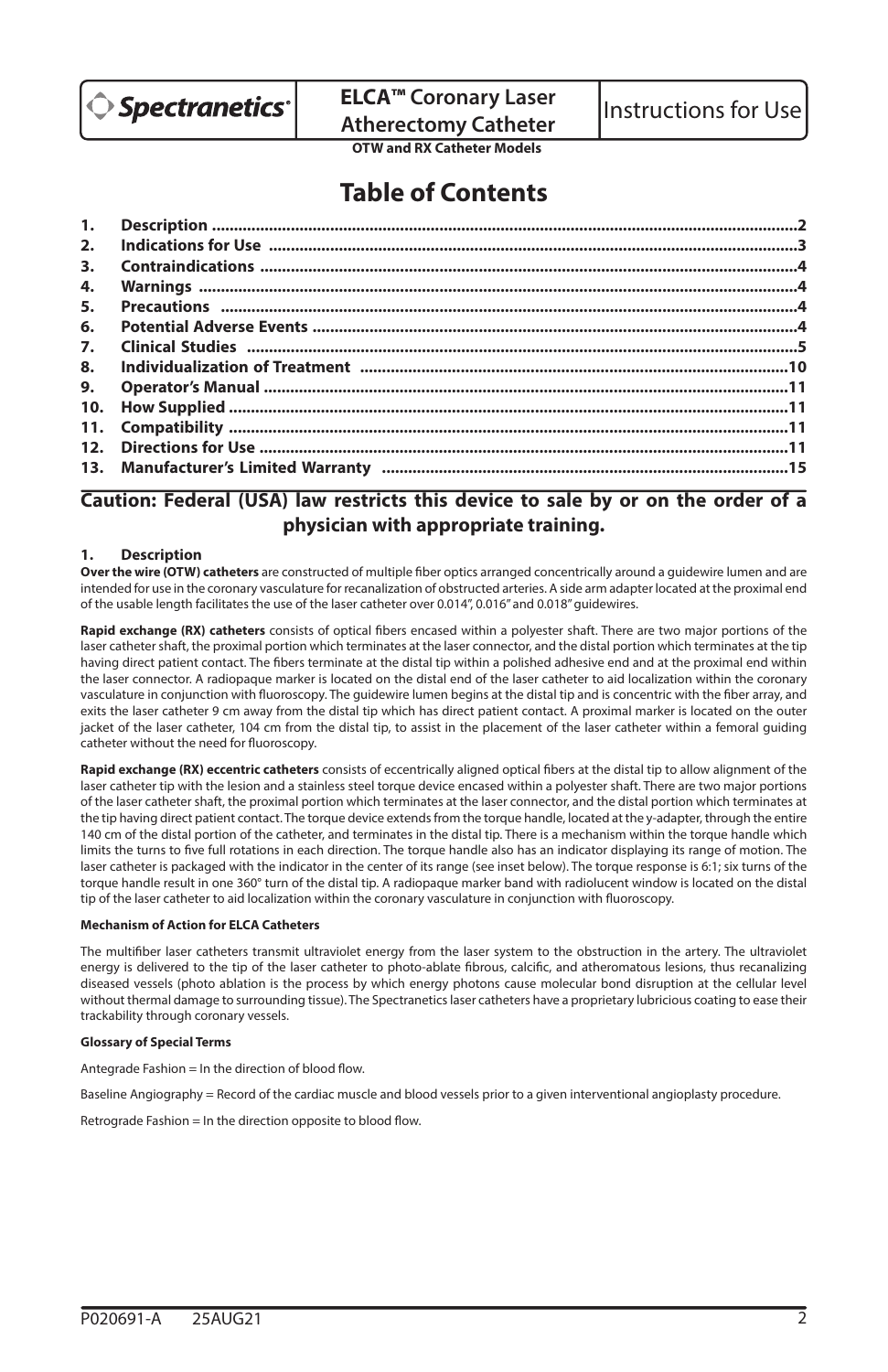

9 cm Guidewire Lumen

**Figure 2: Rapid Exchange Eccentric Figure 3: Rapid Exchange**

|  | Table 1.2 ELCA Coronary Laser Atherectomy Catheter Models (RX) |
|--|----------------------------------------------------------------|

| <b>Device</b><br><b>Description</b> | <b>Model</b><br><b>Number</b>     | <b>Max. Guidewire</b><br><b>Compatibility</b><br>(in.) | Max. Tip<br><b>Diameter</b><br>(in.) | Max. Tip<br><b>Diameter</b><br>(mm) | <b>Sheath</b><br><b>Compatibility</b><br>(Fr) | <b>Working</b><br>Length<br>(cm) |  |
|-------------------------------------|-----------------------------------|--------------------------------------------------------|--------------------------------------|-------------------------------------|-----------------------------------------------|----------------------------------|--|
|                                     | <b>RX Catheter Specifications</b> |                                                        |                                      |                                     |                                               |                                  |  |
| $0.9$ mm                            | 110-003                           | 0.014                                                  | 0.038                                | 0.97                                | 4                                             | $135 \pm 5$                      |  |
| $1.4 \text{ mm}$                    | 114-009                           | 0.014                                                  | 0.057                                | 1.45                                |                                               | $135 \pm 5$                      |  |
| $1.7 \text{ mm}$                    | 117-016                           | 0.014                                                  | 0.069                                | 1.75                                | 6                                             | $135 \pm 5$                      |  |
| 1.7 mm E                            | 117-205                           | 0.014                                                  | 0.065                                | 1.65                                | 6                                             | $135 \pm 5$                      |  |
| $2.0$ mm                            | 120-009                           | 0.014                                                  | 0.080                                | 2.0                                 |                                               | $135 \pm 5$                      |  |

# **2. Indications for Use**

The Laser Catheters are used in conjunction with the Spectranetics CVX-300® Excimer Laser System or the Philips Laser System and are intended for use in patients with single or multivessel coronary artery disease, either as a stand-alone modality or in conjunction with Percutaneous Transluminal Coronary Balloon Angioplasty (PTCA), and who are acceptable candidates for coronary artery bypass graft (CABG) surgery. Adjunctive balloon angioplasty was performed, at the clinical investigator's discretion, for 85% of the lesions treated. The following **Indications for Use, Contraindications and Warnings** have been established through multicenter clinical trials. Clinical experience has provided reasonable assurance that the multifiber laser catheter models are safe and effective for the following indications:

- Occluded saphenous vein bypass grafts
- Ostial lesions
- Long lesions (greater than 20 mm in length)
- Moderately calcified stenoses (Heavily calcified stenoses are those lesions that demonstrate complete calcification when identified under fluoroscopy by angiography prior to the procedure. Moderately and slightly calcified stenoses are all others.) Total occlusions traversable by a quidewire
- Lesions which previously failed balloon angioplasty (This includes those lesions that were treated unsuccessfully by PTCA. Lesions that have undergone a complicated PTCA procedure are not included in this category.)
- Restenosis in 316L stainless steel stents, prior to the administration of intravascular brachytherapy.
- These lesions must be traversable by a guidewire and composed of atherosclerotic plaque and/or calcified material. The lesions should be well defined by angiography.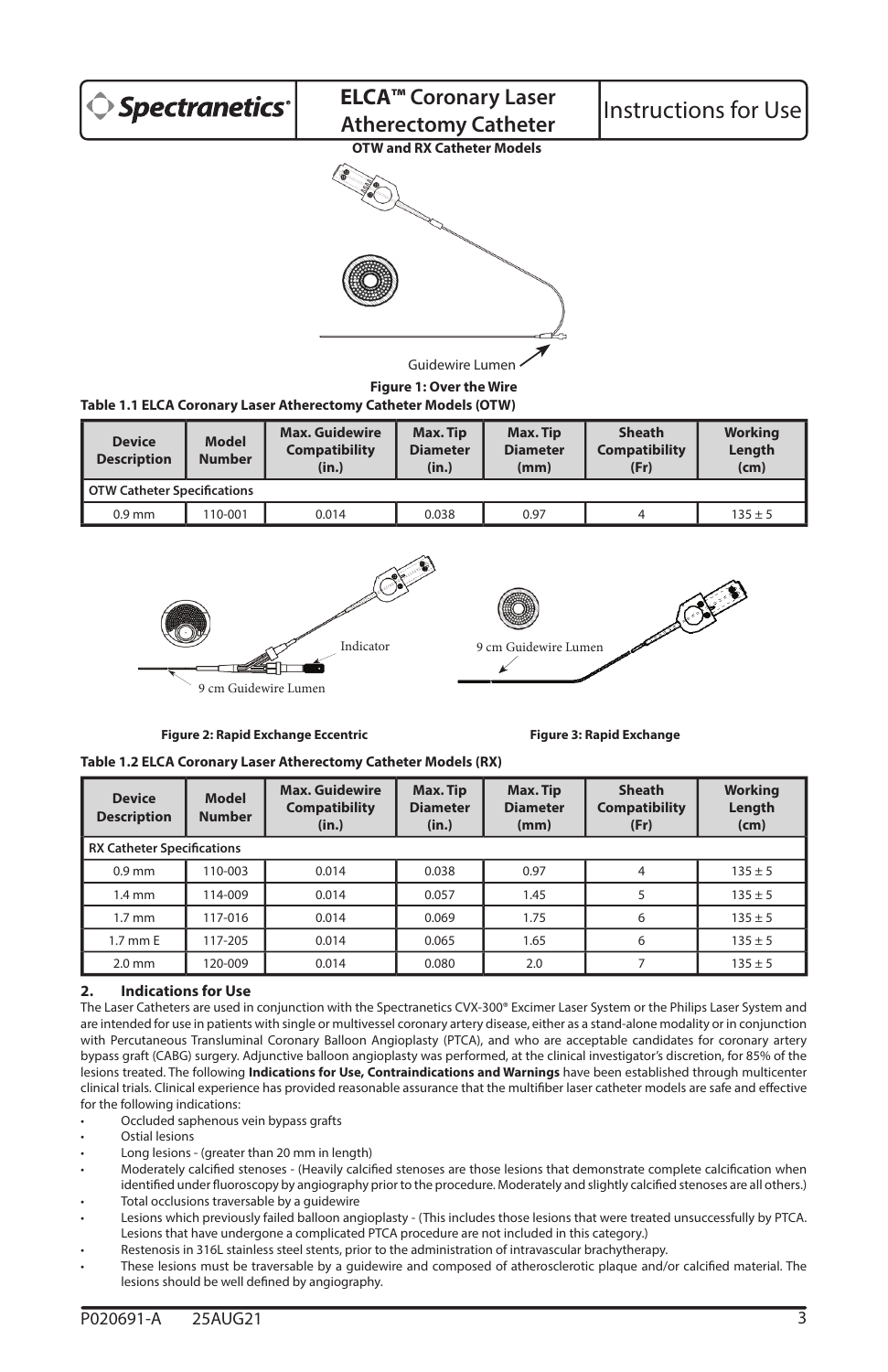

# **OTW and RX Catheter Models**

#### **3. Contraindications**

- Lesion is in an unprotected left main artery.
- Lesion is beyond acute bends or is in a location within the coronary anatomy where the catheter cannot traverse.
- Guidewire cannot be passed through the lesion.
- Lesion is located within a bifurcation.
- Patient is not an acceptable candidate for bypass graft surgery.

#### **4. Warnings**

Federal (USA) law restricts this device to sale by or on the order of a physician with appropriate training.

A clinical investigation did not demonstrate safety and effectiveness in lesions amenable to routine PTCA or those lesions not mentioned in the Indications for Use, above.

The effect of adjunctive balloon angioplasty on restenosis, as opposed to laser alone, has not been studied.

Physicians should exercise care when treating patients for coronary artery disease with the CVX-300® Excimer Laser System or the Philips Laser System.

Spectranetics Coronary Laser Atherectomy Catheter require software version 3.712 or 3.812 and higher when used with the CVX-300® and software version 1.0 (b5.0.3) or higher when used with the Philips Laser System.

This device is designated for use solely as a component of the Spectranetics CVX-300® Excimer Laser System or the Philips Laser System.

Adequate instructions for the safe installation of the Spectranetics CVX-300® Excimer Laser System and the Philips Laser System are provided in servicing information provided by Spectranetics and should be followed.

The use of the laser system is restricted to physicians who are trained in angioplasty, Percutaneous Transluminal Coronary Angioplasty (PTCA) and who meet the training requirements listed below. These requirements include, but are not limited to:

- 1. Training of laser safety and physics.
- 2. Review of patient films of lesions that meet the indications for use.
- 3. A review of cases demonstrating the ELCA technique in lesions that meet the indications for use.
- 4. A review of laser operation followed by a demonstration of the laser system.<br>5. Hands on training with the laser system and appropriate model
- Hands on training with the laser system and appropriate model.
- 6. A fully trained Spectranetics representative will be present to assist for a minimum of the first two cases.
- 7. Following the formal training session, Spectranetics will make available additional training if so requested by the physician, support personnel, the institution or Spectranetics.

#### **5. Precautions**

This catheter has been sterilized using Ethylene Oxide and is supplied STERILE. The device is designated and intended for **SINGLE USE ONLY** and must not be resterilized and/or reused.

#### **DO NOT resterilize or reuse this device, as these actions can compromise device performance or increase the risk of crosscontamination due to inappropriate reprocessing.**

#### **Reuse of this single use device could lead to serious patient injury or death and voids manufacturer warranties.**

Store in a cool, dry place. Protect from direct sunlight and high temperatures (greater than 60°C or 140°F).

The sterility of the product is guaranteed only if the package is unopened and undamaged. Prior to use, visually inspect the sterile package to ensure that the seals have not been broken. Do not use the OTW catheter if the integrity of the package has been compromised. Do not use catheter product if its "Use Before Date," found on package labeling, has been passed.

Before use, examine carefully all of the equipment to be used in the procedure for defects. Do not use any equipment if it is damaged.

After use, dispose of all equipment in accordance with applicable specific requirements relating to hospital waste, and potentially biohazardous materials.

Read the Operator's Manual (CVX-300®: 7030-0035 or 7030-0068, Philips Laser System: P018730) thoroughly before operating the laser system. Pay particular attention to the Warnings and Responsibility section of the manual which explains Notes, Cautions, and Warnings to be followed to ensure safe operation of the laser system.

During the procedure, appropriate anticoagulant and coronary vasodilator therapy must be provided to the patient. Anticoagulant therapy should be administered per the institution's PTCA protocol for a period of time to be determined by the physician after the procedure.

When performing percutaneous Excimer Laser Coronary Atherectomy (ELCA), on-site surgical backup should be included as a clinical consideration. If on-site surgical backup is not provided, then an agreement with an alternative hospital should be in place, in advance of the procedure, where the patient could be transferred in an emergency situation.

The results of clinical investigation indicated that patients with the following conditions are at a higher risk for experiencing acute complications:

- Patients with diabetes
- Patients with a history of smoking
- Lesions within tortuous vessels

#### **6. Potential Adverse Events**

Use of the Spectranetics CVX-300® Excimer Laser System or the Philips Laser System may contribute to the following complications:

| $\bullet$ | Dissection of the arterial wall                              | ٠ | Perforation  |  |  |  |  |
|-----------|--------------------------------------------------------------|---|--------------|--|--|--|--|
| $\bullet$ | Acute reclosure                                              | ٠ | Embolization |  |  |  |  |
| $\bullet$ | Aneurysm formation                                           | ٠ | Spasm        |  |  |  |  |
| $\bullet$ | Coronary artery bypass graft surgery                         | ٠ | Thrombus     |  |  |  |  |
| $\bullet$ | Myocardial infarction                                        | ٠ | Arrhythmia   |  |  |  |  |
| $\bullet$ | Filling defects                                              | ٠ | Death        |  |  |  |  |
|           | No long term adverse effects of ELCA are known at this time. |   |              |  |  |  |  |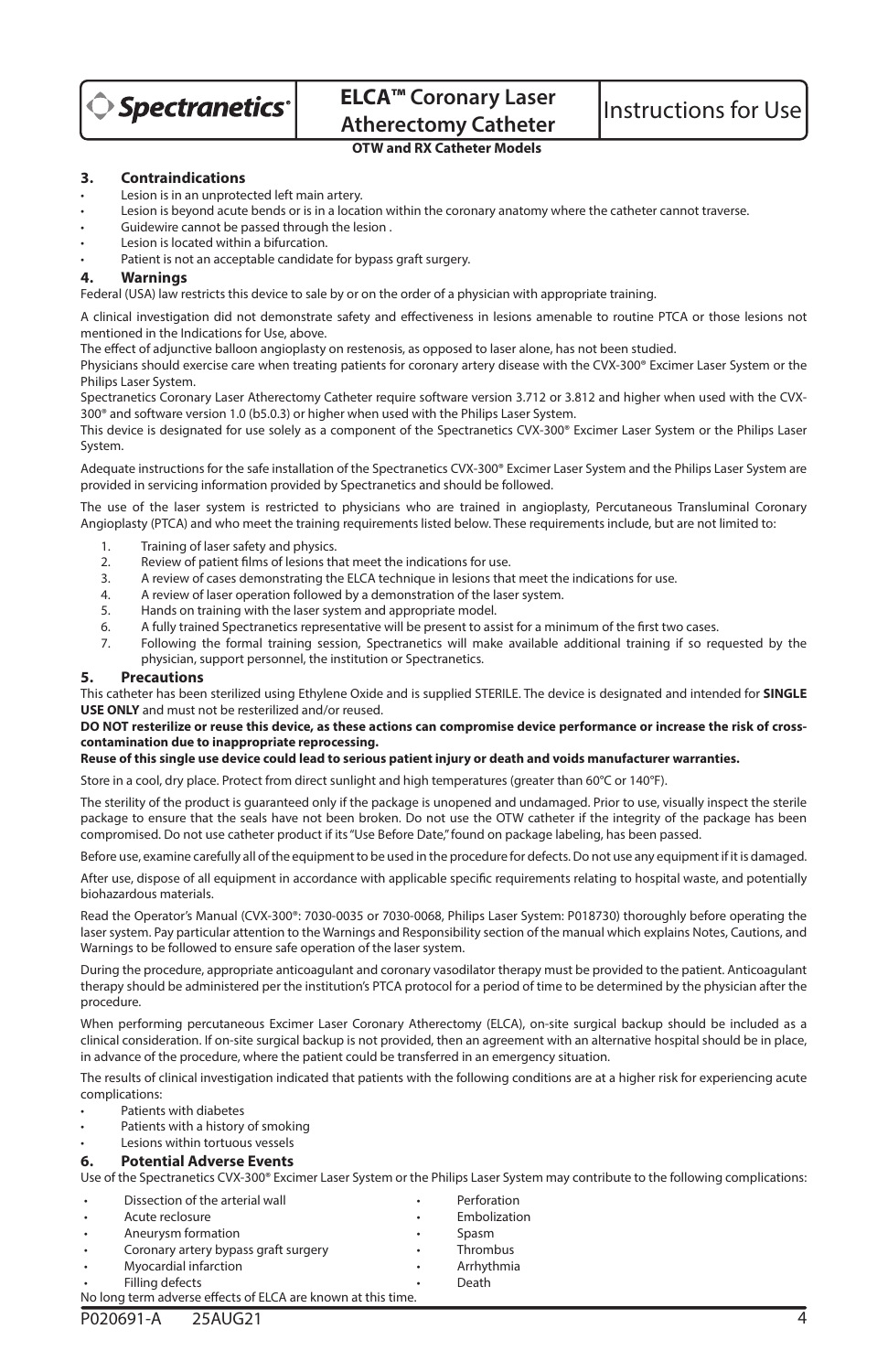

**OTW and RX Catheter Models**

# **7. Clinical Studies**

The ELCA Coronary Laser Atherectomy Catheters in these studies were used with the CVX-300® Excimer Laser System. The Philips Laser System provides the same output and operates at the same parameters as the CVX-300® Excimer Laser System; therefore, no new clinical data has been collected for ELCA with the Philips Laser System.<br>71 COMPARISON OF FLCA+PTCA TO PTCA ALONE IN RESTENC

#### **7.1 COMPARISON OF ELCA+PTCA TO PTCA ALONE IN RESTENOSED STENTS**

The Laser Angioplasty of Restenosed Stents (LARS) randomized trial was initiated to compare ELCA+PTCA to PTCA alone in diffuse (10-40mm) in-stent restenosis. First instances of restenosis in a subset of commercially available stainless steel stents were treated, with the primary endpoint being absence of Major Adverse Cardiac Events (MACE) at 6 months. An interim analysis of acute results was undertaken to obtain data to support the indication of ELCA in stents prior to the administration of intravascular brachytherapy. Following approval of the indication, LARS Trial recruitment was concluded after enrollment of 138 of the planned 320 patient study group. Sixty-six (66) patients were allocated to the excimer laser group and 72 patients were allocated to the balloon only control group. This cohort represents 43% of the planned study group. Due to the abbreviated study group and underpowered nature of the study analysis, statistical inferences cannot be finalized and accidental significance can occur.

Analysis: Baseline characteristics of 138 LARS patients were similar between the two groups. Trends were observed toward a higher incidence of prior myocardial infarction in the PTCA group and diabetes in the ELCA group. Lesion characteristics and locations were also similar, with approximately 83% of lesions having 11 - 20 mm length. Procedural success was equivalent in both groups. Quantitative coronary angiography (QCA) did not reveal differences between groups in pre- and post-procedural lumen diameters. At 6-month follow-up, in a subgroup of 49 patients who received a 6-month angiographic restudy, prior to removal of the protocol requirement, there was a trend towards improved percent diameter stenosis and fewer late total occlusions in the control group. Similar procedural complications were observed in the two groups. In the PTCA-only group, there was a mild trend towards more balloon-induced dissection and stent damage in the form of stent strut distortion and changes in stent vessel wall apposition. Adjudicated incidences of MACE were tabulated at hospital discharge, 30-day, 6- and 9-month follow-up intervals. There was a trend towards higher incidences of MACE in the ELCA group at each interval. This incidence was primarily driven by a higher rate of non-Q-wave myocardial infarction. In the ELCA group, two in-hospital deaths were observed, one secondary to renal failure and one secondary to chronic obstructive pulmonary disease (COPD).

|                         | <b>ELCA</b> | <b>PTCA</b> | p     |
|-------------------------|-------------|-------------|-------|
| Patients                | 66          | 72          |       |
| Age (years)             |             |             |       |
| Mean (S.D.)             | 62.9 (12.0) | 64.2 (11.7) | 0.540 |
| Females                 | 20 (30.3%)  | 23 (31.9%)  | 0.835 |
| <b>Current Smoking</b>  | 15 (23.8%)  | 12 (17.1%)  | 0.340 |
| <b>Diabetes</b>         | 27 (41.5%)  | 22 (30.6%)  | 0.180 |
| Hypertension            | 48 (72.7%)  | 58 (80.6%)  | 0.276 |
| Hypercholesterolemia    | 53 (80.4%)  | 54 (76.1%)  | 0.548 |
| Canadian Classification |             |             |       |
| No angina               | $2(3.0\%)$  | $2(2.8\%)$  |       |
| Class I                 | 10 (15.2%)  | 12 (16.7%)  | 0.820 |
| Class II                | 13 (19.7%)  | 20 (27.8%)  |       |
| Class III               | 20 (30.3%)  | 18 (25.0%)  |       |
| Class IV                | 21 (31.8%)  | 20 (27.8%)  |       |
| Prior MI                | 23 (43.4%)  | 31 (55.4%)  | 0.212 |
| Prior CABG              | 11 (20.8%)  | 13 (23.6%)  | 0.719 |

## **Table 7.1.1 Baseline Characteristics**

ELCA=excimer laser coronary angioplasty, PTCA=percutaneous transluminal coronary angioplasty, MI=myocardial infarction, CABG=coronary artery bypass grafts

|                       | <b>ELCA</b> | <b>PTCA</b> | p     |
|-----------------------|-------------|-------------|-------|
| Patients              | 66          | 72          |       |
| <b>Culprit Vessel</b> |             |             |       |
| LAD                   | 18 (27.3%)  | 26 (36.1%)  | 0.649 |
| <b>LCX</b>            | 21 (31.8%)  | 19 (26.4%)  |       |
| <b>RCA</b>            | 21 (31.8%)  | 19 (26.4%)  |       |
| <b>SVG</b>            | $6(9.1\%)$  | 7(9.7%)     |       |
| Other                 | 0           | 1(1.4%)     |       |
| Lesion Length         |             |             |       |
| $<$ 10 mm             | $6(9.4\%)$  | $3(4.3\%)$  | 0.349 |
| 11-20 mm              | 53 (82.8%)  | 58 (82.9%)  |       |
| 21-30 mm              | 5(7.8%)     | 9 (12.9%)   |       |
| $>30$ mm              | ŋ           | $\Omega$    |       |
| Procedural Success +  | 55 (85.9%)  | 64 (88.9%)  | 0.603 |

LAD=left anterior descending artery, LCX=left circumflex artery, RCA=right coronary artery, SVG=saphenous vein graft † Procedural success defined as <50% stenosis without major in-hospital complications (death, myocardial infarction, or coronary artery bypass surgery).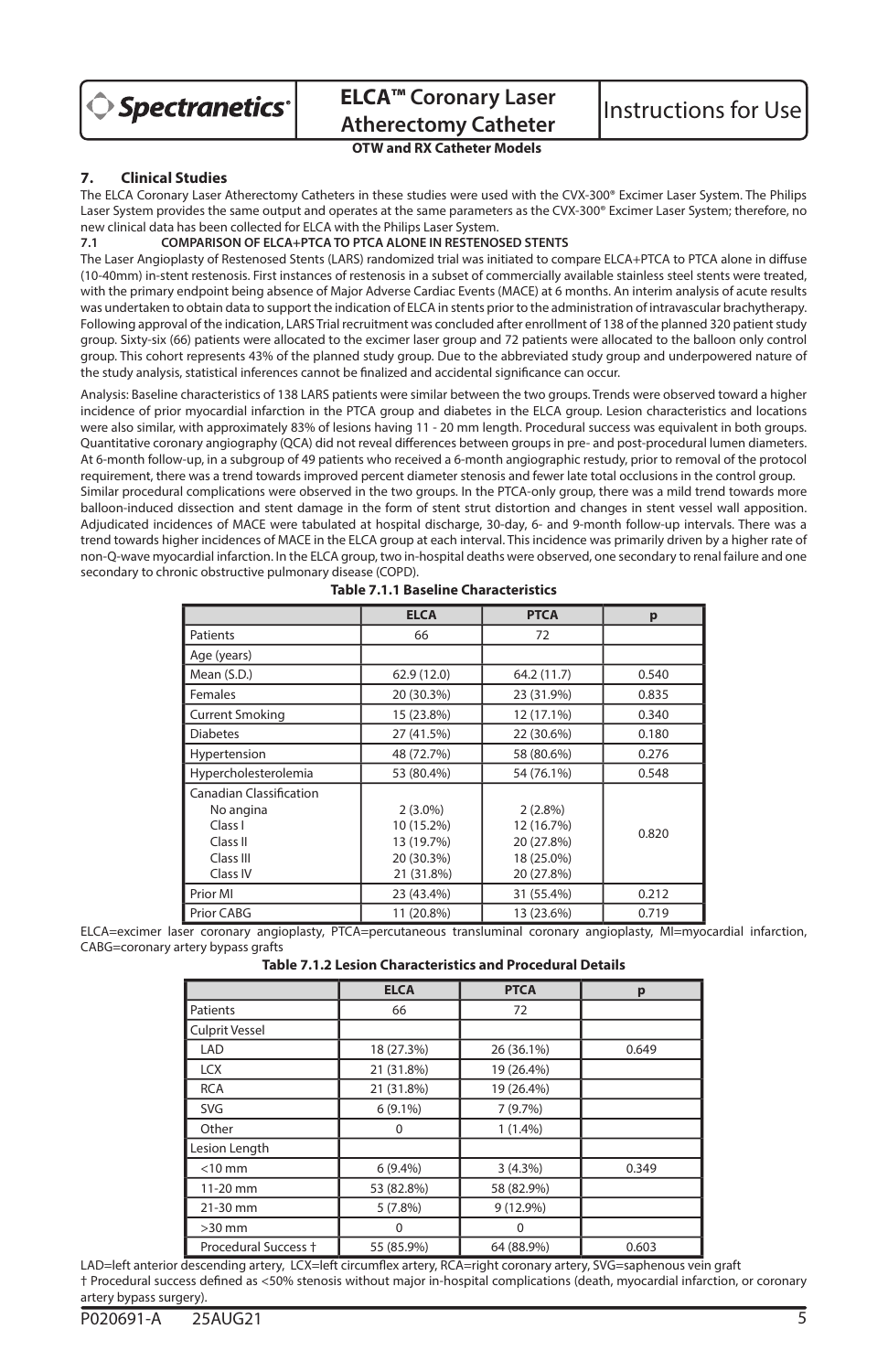

# **ELCA™ Coronary Laser ELCA<sup>™</sup> Coronary Laser** Instructions for Use<br>Atherectomy Catheter Instructions for Use

# **OTW and RX Catheter Models**

**Table 7.1.3 Procedural Complications**

|                             | <b>ELCA</b> | <b>PTCA</b> | p     |
|-----------------------------|-------------|-------------|-------|
| Patients                    | 66          | 72          |       |
| Any dissection              | 7 (10.6%)   | 8 (11.1%)   | 1.000 |
| Acute thrombus              | 0           | $\Omega$    |       |
| <b>Haziness</b>             | $2(3.0\%)$  | $5(6.9\%)$  | 0.444 |
| No Reflow                   | 0           | 0           |       |
| Arrhythmia                  | 0           | 1(1.4%)     | 1.000 |
| <b>Acute Vessel Closure</b> | $\Omega$    | $\Omega$    |       |
| Occlusion of Side Branch    | 0           | 0           |       |
| <b>Occlusion Non-target</b> | $1(1.5\%)$  | 0           | 0.478 |
| Coronary Spasm              | $2(3.0\%)$  | $\Omega$    | 0.227 |
| Coronary Embolism           | $1(1.5\%)$  | 0           | 0.478 |
| <b>Coronary Perforation</b> | 3(4.5%)     | 1(1.4%)     | 0.349 |
| Other                       | $4(6.1\%)$  | $2(2.8\%)$  | 0.426 |
| Laser/stent damage          | 0           | n/a         |       |
| Balloon/stent damage        | $2(3.0\%)$  | 6(8.3%)     | 0.278 |

**Table 7.1.4 Procedural Complications – Bail-out stenting**

|                                                       | <b>ELCA</b> | <b>PTCA</b> |       |
|-------------------------------------------------------|-------------|-------------|-------|
| Patients                                              | 66          | 72          |       |
| Any Bail-out Stenting                                 | 12 (18.8%)  | 8 (11.1%)   | 0.209 |
| Why bailed-out?                                       |             |             |       |
| <b>Residual Narrowing</b>                             | $1(8.3\%)$  | 3 (37.5%)   |       |
| Ischemia with ST changes or C dissection              |             | o           |       |
| D, E or F dissection                                  | $1(8.3\%)$  | $2(25.0\%)$ | 1.000 |
| Reduction of TIMI flow at least 1 grade from baseline | O           | 0           |       |
| Elective                                              | 5 (41.7%)   | 1(12.5%)    |       |
| Other                                                 | 5 (41.7%)   | $2(25.0\%)$ | 0.478 |

# **Table 7.1.5 Quantitative Coronary Angiography and Late Total Occlusion**

|                       | <b>ELCA</b> | <b>PTCA</b> | p     |
|-----------------------|-------------|-------------|-------|
| Patients              |             |             |       |
| Pre-Procedure         | 61          | 69          |       |
| Post-Procedure        | 60          | 69          |       |
| Follow-up             | 26          | 23          |       |
| Reference Diameter    | mm (SD)     | mm (SD)     |       |
| Pre-Procedure         | 2.8(0.6)    | 2.6(0.5)    | 0.014 |
| Post-Procedure        | 2.8(0.5)    | 2.6(0.5)    | 0.059 |
| Follow-up             | 2.7(0.5)    | 2.7(0.5)    | 0.891 |
| Mean MLD              | mm (SD)     | mm (SD)     |       |
| Pre-Procedure         | 0.9(0.5)    | 0.8(0.4)    | 0.284 |
| Post-Procedure        | 2.2(0.5)    | 2.1(0.6)    | 0.499 |
| Follow-up             | 0.9(0.7)    | 1.5(0.6)    | 0.008 |
| % Diameter Stenosis   | mean (SD)   | mean (SD)   |       |
| Pre-Procedure         | 67.0 (13.7) | 67.4 (13.4) | 0.860 |
| Post-Procedure        | 22.8 (10.5) | 20.7 (13.6) | 0.340 |
| Follow-up             | 64.6 (26.9) | 45.9 (17.3) | 0.006 |
| Late Total Occlusion* | 6(20.7%)    | $1(4.2\%)$  | 0.077 |

MLD=minimum lumen diameter

\* Angiographically documented total occlusion at the lesion site >30 days and within 6 months of the index procedure.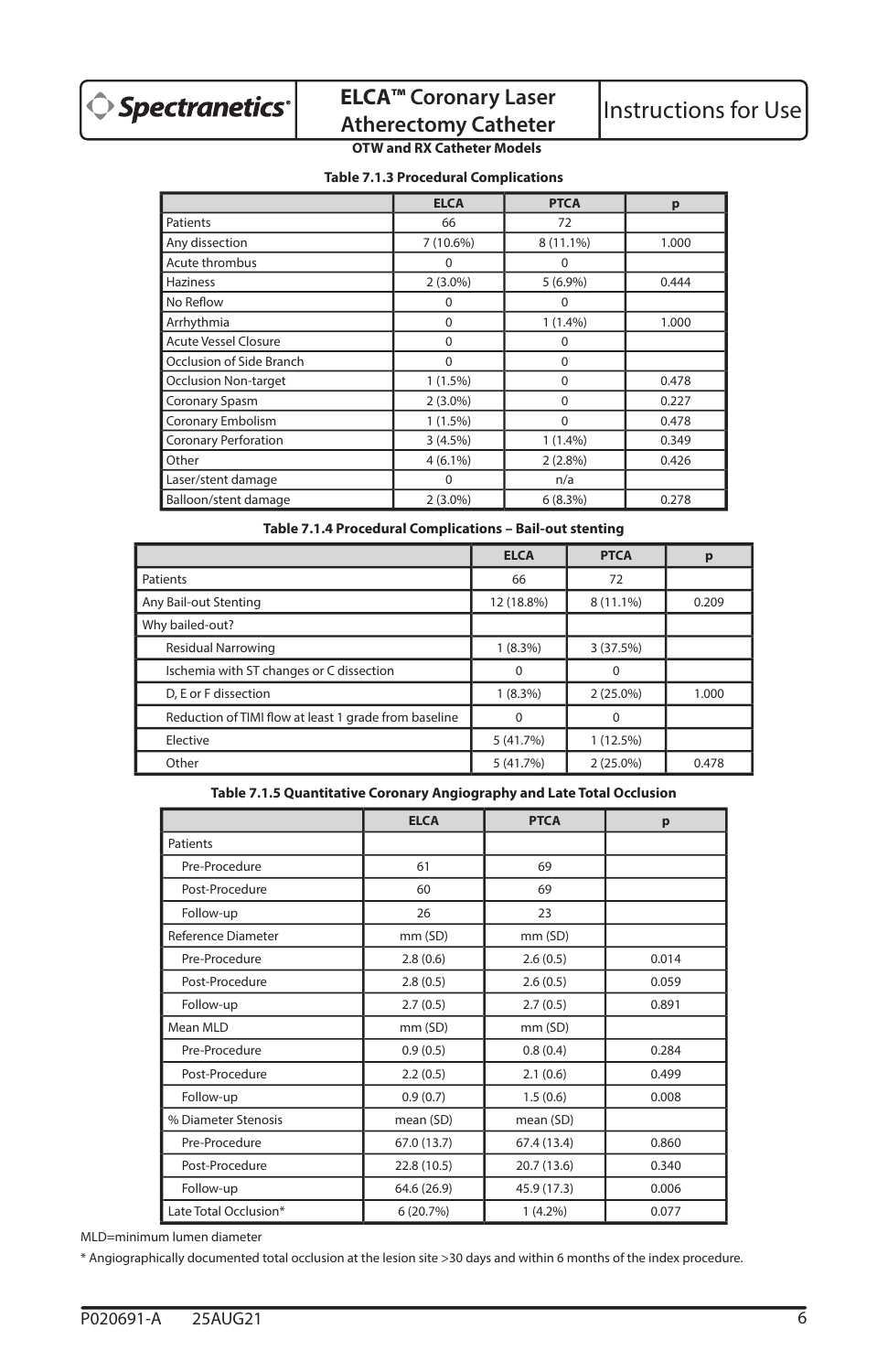

# **ELCA™ Coronary Laser**

# **OTW and RX Catheter Models**

# **Table 7.1.6 Anginal Functional Class**

|                 | <b>ELCA</b> | <b>PTCA</b> | p     |
|-----------------|-------------|-------------|-------|
| <b>Baseline</b> |             |             |       |
| No angina       | $2(3.0\%)$  | $2(2.8\%)$  |       |
| Class I         | 10 (15.2%)  | 12 (16.7%)  |       |
| Class II        | 13 (19.7%)  | 20 (27.8%)  | 0.820 |
| Class III       | 20 (30.3%)  | 18 (25.0%)  |       |
| Class IV        | 21 (31.8%)  | 20 (27.8%)  |       |
| Month 1         |             |             |       |
| No angina       | 32 (53.3%)  | 42 (60.0%)  |       |
| Class I         | 19 (31.7%)  | 17 (24.3%)  |       |
| Class II        | $3(5.0\%)$  | $5(7.1\%)$  | 0.819 |
| Class III       | $3(5.0\%)$  | $4(5.7\%)$  |       |
| Class IV        | $3(5.0\%)$  | 2(2.9%)     |       |
| Month 6         |             |             |       |
| No angina       | 30 (52.6%)  | 35 (58.3%)  |       |
| Class I         | 11 (19.3%)  | 15 (25.0%)  |       |
| Class II        | 10 (17.5%)  | 5(8.3%)     | 0.133 |
| Class III       | $5(8.8\%)$  | $1(1.7\%)$  |       |
| Class IV        | $1(1.8\%)$  | 4(6.7%)     |       |
| Month 9         |             |             |       |
| No angina       | 35 (62.5%)  | 34 (58.6%)  |       |
| Class I         | 10 (17.9%)  | 13 (22.4%)  |       |
| Class II        | 7(12.5%)    | $6(10.3\%)$ | 0.964 |
| Class III       | 3(5.4%)     | 4(6.9%)     |       |
| Class IV        | 1 (1.8%)    | $1(1.7\%)$  |       |

# **Table 7.1.7 CEC Adjudicated Clinical Endpoints through 30 Days**

|                           | <b>ELCA</b> | <b>PTCA</b> | р     |  |  |
|---------------------------|-------------|-------------|-------|--|--|
| <b>Through Discharge:</b> |             |             |       |  |  |
| Patients with Data        | 66          | 72          |       |  |  |
| CABG                      | $2(3.0\%)$  | $\mathbf 0$ | 0.137 |  |  |
| PCI                       | $1(1.5\%)$  | $\Omega$    | 0.295 |  |  |
| Death                     | $2(3.0\%)$  | 0           | 0.137 |  |  |
| Myocardial Infarction     | 11 (16.7%)  | $4(5.6\%)$  | 0.036 |  |  |
| Non-Q-wave MI             | $9(13.6\%)$ | $3(4.2\%)$  |       |  |  |
| Target Vessel Revasc.     | $2(3.0\%)$  | 0           | 0.137 |  |  |
| <b>MACE</b>               | 12 (18.2%)  | 4(5.6%)     | 0.021 |  |  |
| Through 30 Days:          |             |             |       |  |  |
| Patients with Data:       | 4765        | 5572        |       |  |  |
| CABG                      | $2(3.0\%)$  | $2(2.8\%)$  | 0.930 |  |  |
| PCI                       | $2(3.0\%)$  | 1(1.4%)     | 0.509 |  |  |
| Death                     | $2(3.0\%)$  | 0           | 0.137 |  |  |
| Myocardial Infarction     | 13 (19.7%)  | $5(6.9\%)$  | 0.026 |  |  |
| Non-Q-wave MI             | 11 (16.6%)  | $4(5.5\%)$  |       |  |  |
| Target Vessel Revasc.     | 3(4.5%)     | $3(4.2\%)$  | 0.913 |  |  |
| <b>MACE</b>               | 14 (21.2%)  | 7(9.7%)     | 0.061 |  |  |

# **Table 7.1.8 Investigator-Indicated Clinical Endpoints at Discharge**

|                       | <b>ELCA</b> | <b>PTCA</b> |       |
|-----------------------|-------------|-------------|-------|
| Patients with Data    | 66          | 72          |       |
| CABG                  | $2(3.0\%)$  |             | 0.227 |
| PCI                   | $1(1.5\%)$  |             | 0.478 |
| Death                 | $2(3.0\%)$  |             | 0.227 |
| Myocardial Infarction | $2(3.0\%)$  | $2(2.8\%)$  | 1.000 |
| Target Vessel Revasc. | $3(4.6\%)$  |             | 0.107 |
| <b>MACE</b>           | $5(7.6\%)$  | $2(2.8\%)$  | 0.259 |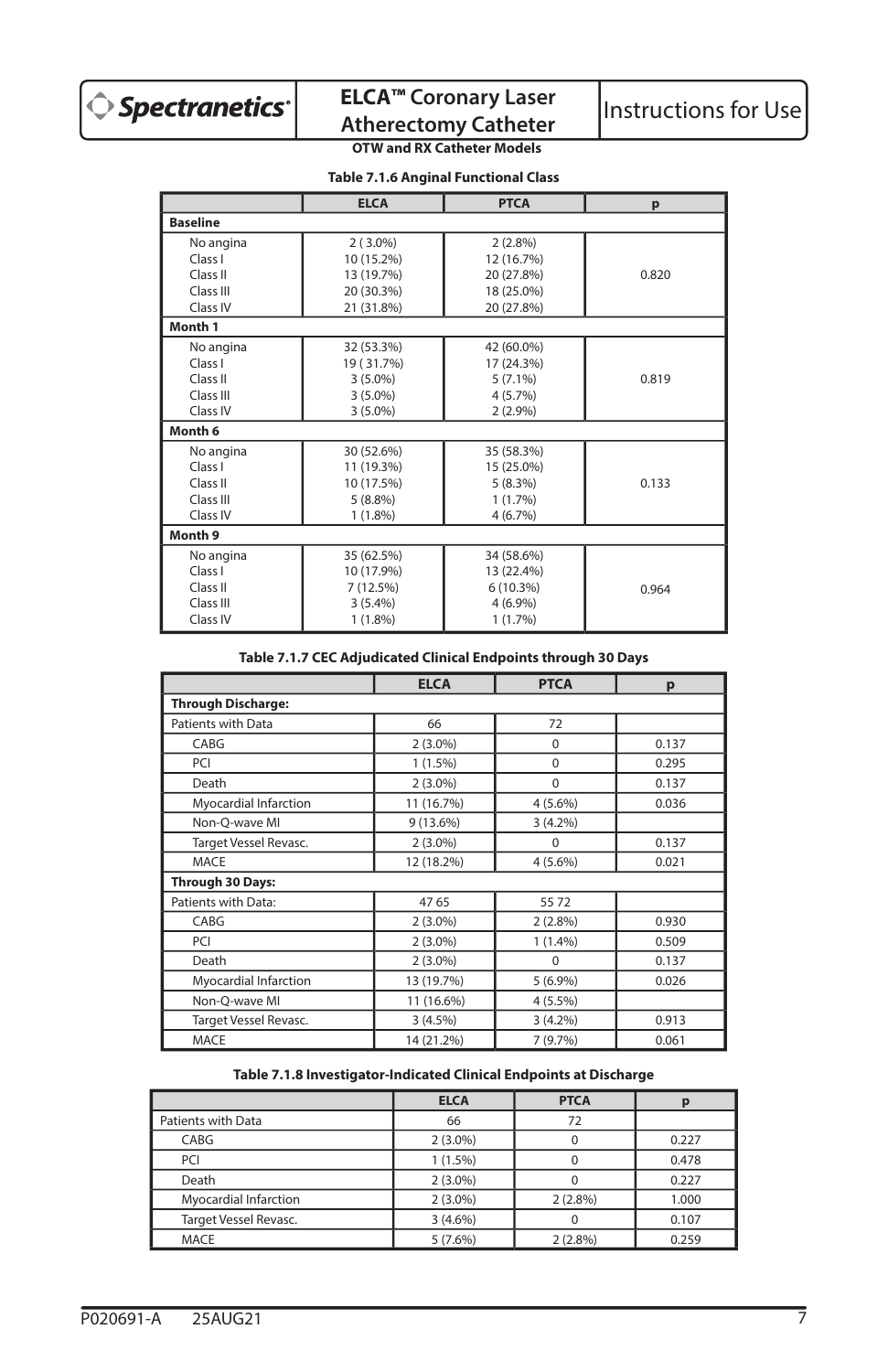

# **ELCA™ Coronary Laser ELCA<sup>T</sup> Coronary Laser** | Instructions for Use<br>Atherectomy Catheter | Instructions for Use

# **OTW and RX Catheter Models**

|                       | <b>ELCA</b> | <b>PTCA</b> | р     |
|-----------------------|-------------|-------------|-------|
| Through 6 Months:     |             |             |       |
| Patients with Data    | 60          | 66          |       |
| CABG                  | 6(9.7%)     | 4 (5.9%)    | 0.406 |
| <b>PCI</b>            | 15 (25.3%)  | 9 (13.7%)   | 0.082 |
| Death                 | $2(3.2\%)$  | $1(1.5\%)$  | 0.491 |
| Myocardial Infarction | 13 (19.7%)  | $5(6.9\%)$  | 0.026 |
| Non-O-wave MI         | 11 (16.6%)  | $4(5.5\%)$  |       |
| Target Vessel Revasc. | 18 (29.8%)  | 13 (19.6%)  | 0.151 |

MACE 24 (38.1%) 18 (26.5%) 0.093

CABG 6 (9.7%) 5 (7.5%) 0.615 PCI 18 (30.7%) 14 (22.0%) 0.185 Death 4 (6.6%) 1 (1.5%) 0.142 Myocardial Infarction  $\begin{array}{|c|c|c|c|c|c|c|c|c|} \hline 13 & 19.7\% & 6 & 8.5\% \hline \end{array}$  0.050

Target Vessel Revasc. | 21 (35.2%) | 19 (29.6%) | 0.352 MACE 28 (45.1%) 25 (37.6%) 0.198

Patients with Data: 59 65

Non-Q-wave MI 11 (16.6%) 5 (6.9%)

## **Table 7.1.9 CEC Adjudicated Clinical Endpoints through 6 and 9 Months**

#### **7.2 COMPARISON OF ELCA AND PTCA PRIOR TO BRACHYTHERAPY**

**Through 9 Months:**

The following data has been reported by the investigators participating in the Washington Radiation for In-Stent Restenosis Trial (WRIST). Patient data presented in the following tables were compiled from WRIST, Long WRIST (long in-stent restenosis lesions 36-80mm), the γ radiation registries including Long WRIST High Dose (long in-stent restenosis lesions 36-80mm using 18 Gy at 2mm), Plavix WRIST (6 months Clopidogrel therapy post coronary intervention and radiation), Compassionate WRIST (intracoronary localized radiation compassionate protocol for prevention of recurrence of restenosis) and WRIST X-over group (patients who initially failed placebo therapy and were subsequently treated with radiation). All WRIST studies were conducted under an IDE following patient informed consent and were independently monitored.

#### Analysis:

To make a direct comparison of outcomes between PTCA and ELCA prior to Ir192 brachytherapy for in-stent restenosis, the data analysis was restricted to patients treated with PTCA+Ir192 and ELCA+Ir192. Comparisons between continuous variables were made with a 2-sided T-test and between dichotomous variables with a 2-sided continuity-corrected chi-squared test. A value of p<.05 was considered significant.

Baseline characteristics were similar between the two groups, with a trend toward more LCX lesions treated in the PTCA+Ir192 group, but no significant differences in lesion characteristics were evident.

|                     | PTCA+Ir192     | ELCA+Ir192     | p     |
|---------------------|----------------|----------------|-------|
| Age (years)         | $60 \pm 12$    | $63 \pm 11$    | 0.100 |
| Males               | 52<br>(75%)    | (68%)<br>68    | 0.688 |
| Smoking             | (64%)<br>44    | (68%)<br>68    | 0.921 |
| Hypertension        | (64%)<br>44    | 72<br>(72%)    | 0.628 |
| <b>Diabetes</b>     | (30%)<br>21    | (41%)<br>41    | 0.465 |
| Hypercholester.     | 52<br>(75%)    | 75<br>(75%)    | 0.992 |
| Unstable Angina     | 55<br>(80%)    | (82%)<br>82    | 0.985 |
| Previous MI         | (58%)<br>40    | (55%)<br>55    | 0.975 |
| Previous CABG       | (78%)<br>54    | 70<br>(70%)    | 0.596 |
| Multivessel disease | 53<br>(77%)    | (63%)<br>63    | 0.223 |
| Prior restenosis    | 35<br>(51%)    | 67<br>(67%)    | 0.145 |
| LVEF                | $0.47 \pm 0.1$ | $0.45 \pm 0.1$ | 0.203 |
| $n =$               | 69             | 100            |       |

|  |  | Table 7.2.1 Baseline Characteristics* |
|--|--|---------------------------------------|
|--|--|---------------------------------------|

\*PTCA = percutaneous transluminal coronary angioplasty, Ir = Iridium, ELCA = excimer laser coronary angioplasty, MI = myocardial infarction, CABG = coronary artery bypass grafting, LVEF = left ventricular ejection fraction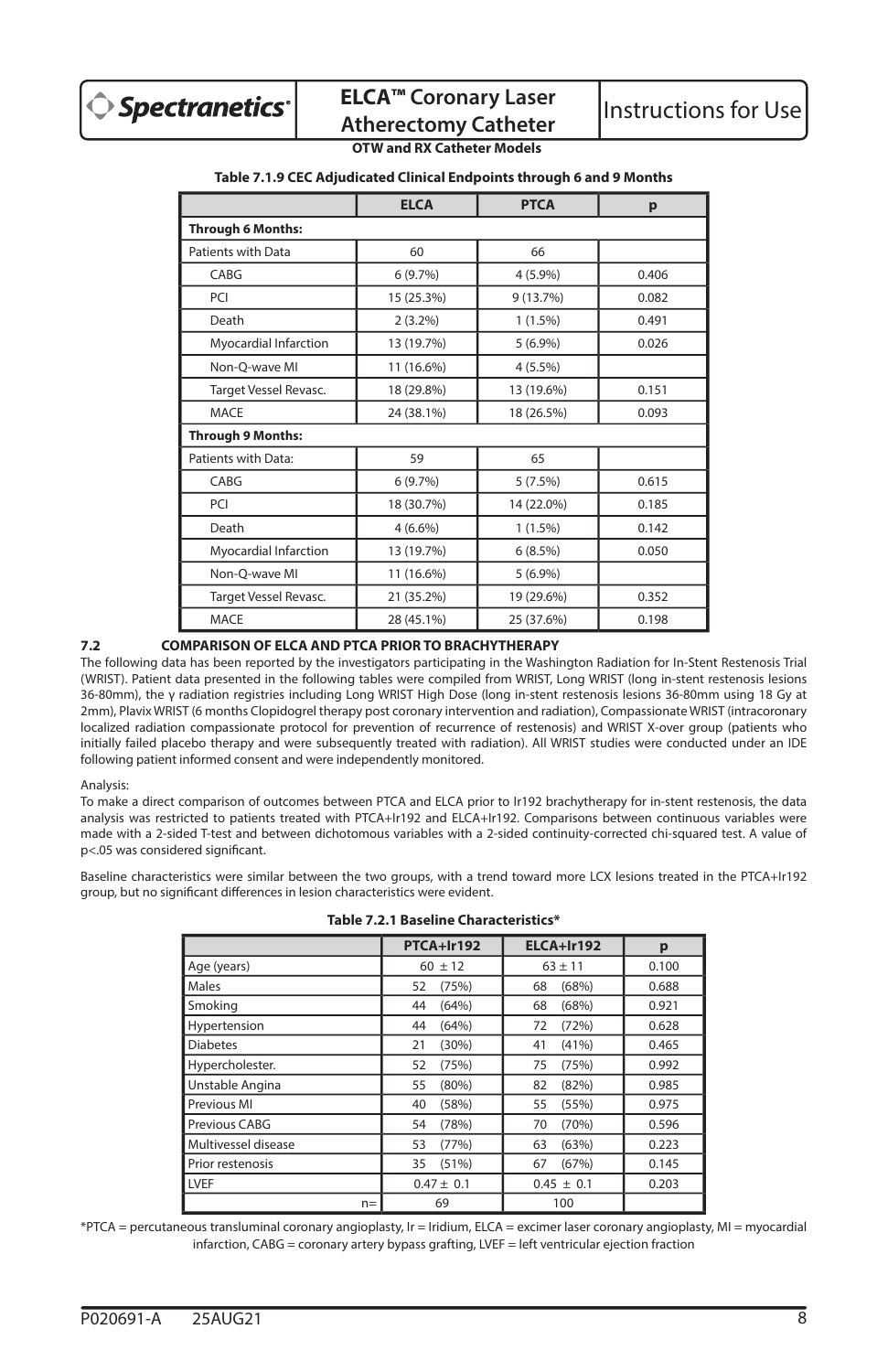# **ELCA™ Coronary Laser ELCA<sup>T</sup> Coronary Laser** | Instructions for Use<br>Atherectomy Catheter | Instructions for Use

# **OTW and RX Catheter Models**

**Table 7.2.2 Lesion Characteristics and Procedural Details\***

|                            | PTCA+Ir192      | ELCA+Ir192       | p     |
|----------------------------|-----------------|------------------|-------|
| <b>Culprit vessel</b>      |                 |                  |       |
| LAD                        | (12%)<br>8      | (19%)<br>19      | 0.559 |
| <b>LCX</b>                 | (31%)<br>21     | (15%)<br>15      | 0.086 |
| <b>RCA</b>                 | (27%)<br>19     | (26%)<br>26      | 0.999 |
| <b>SVG</b>                 | (25%)<br>17     | (38%)<br>38      | 0.254 |
| Type B <sub>2</sub> /C     | (52%)<br>36     | (37%)<br>37      | 0.198 |
| Lesion length mm           | $24 + 11$       | $25 + 11.4$      | 0.568 |
| Ref Vess Dia mm            | $3.3 \pm 0.6$   | $3.4 \pm 0.9$    | 0.387 |
| Dose (Gy)                  | $14.3 \pm 0.7$  | $14.4 \pm 0.5$   | 0.309 |
| Proc. Success <sup>+</sup> | $(100\%)$<br>69 | $(100\%)$<br>100 | 1.000 |
| Complications              | (9% )<br>6      | (6%)<br>6        | 0.935 |
| $n =$                      | 69              | 100              |       |

\*PTCA = percutaneous transluminal coronary angioplasty, Ir = Iridium, ELCA = excimer laser coronary angioplasty, LAD = left anterior descending artery, LCX = left circumflex artery, RCA = right coronary artery, SVG = saphenous vein graft, B2/C = modified AHA/ACC Lesion Classification Score, mm = millimeter, Gy = gray

†Procedure success defined as <50% stenosis without major in-hospital complications (death, myocardial infarction, or coronary artery bypass surgery).

Angiographic analysis was reported for approximately half of the patients treated in the two groups.

|                          |       | PTCA+Ir192    | ELCA+Ir192           | p     |
|--------------------------|-------|---------------|----------------------|-------|
| <b>Ref Dia mm</b>        |       |               |                      |       |
| Pre                      |       | $2.9 \pm 0.6$ | $2.7 \pm 0.6$        | 0.146 |
| Post                     |       | $2.9 \pm 0.6$ | $2.8 \pm 0.5$        | 0.434 |
| F-Up                     |       | $2.9 \pm 0.6$ | 0.466<br>$3 \pm 0.6$ |       |
| MLD mm                   |       |               |                      |       |
| Pre                      |       | $1.2 \pm 0.5$ | $0.9 \pm 0.6$        | 0.018 |
| Post                     |       | $2 \pm 0.5$   | $1.9 \pm 0.5$        | 0.382 |
| F-Up                     |       | $1.9 \pm 0.9$ | $1.6 \pm 0.9$        | 0.146 |
| DS%                      |       |               |                      |       |
| Pre                      |       | $57 \pm 20$   | $66 \pm 20$          | 0.051 |
| Post                     |       | $30 \pm 12$   | $33 \pm 12$          | 0.275 |
| F-Up                     |       | $36 \pm 20$   | $46 \pm 25$          | 0.052 |
| Late Loss mm             |       | $0.2 \pm 0.7$ | $0.3 \pm 0.8$        | 0.556 |
| Loss index               |       | $0.4 \pm 1.4$ | $0.2 \pm 0.8$        | 0.458 |
| <b>Binary Restenosis</b> |       | 18 (53%)      | 29 (64%)             | 0.726 |
|                          | $n =$ | 34            | 45                   |       |

**Table 7.2.3 Quantitative Coronary Analysis\***

\*PTCA = percutaneous transluminal coronary angioplasty, Ir = Iridium, ELCA = excimer laser coronary angioplasty, Ref Dia = reference diameter, mm = millimeter, MLD = minimum luminal diameter, DS% = percent diameter stenosis, Late Loss defined as the change in the lesion MLD from the final to the follow-up angiogram. Loss Index (within the lesion) defined as late loss/acute gain. Binary Restenosis (at follow-up, 4-8 months angiogram after treatment) defined as ≥50% diameter narrowing within the segment including the stent and its edges (within 5 mm).

Clinical outcomes appear to be similar between the two groups. Overall TLR, TVR, and MACE rates were very similar between the two groups. More Late Total Occlusions (LTO) were observed in the PTCA+Ir192 group.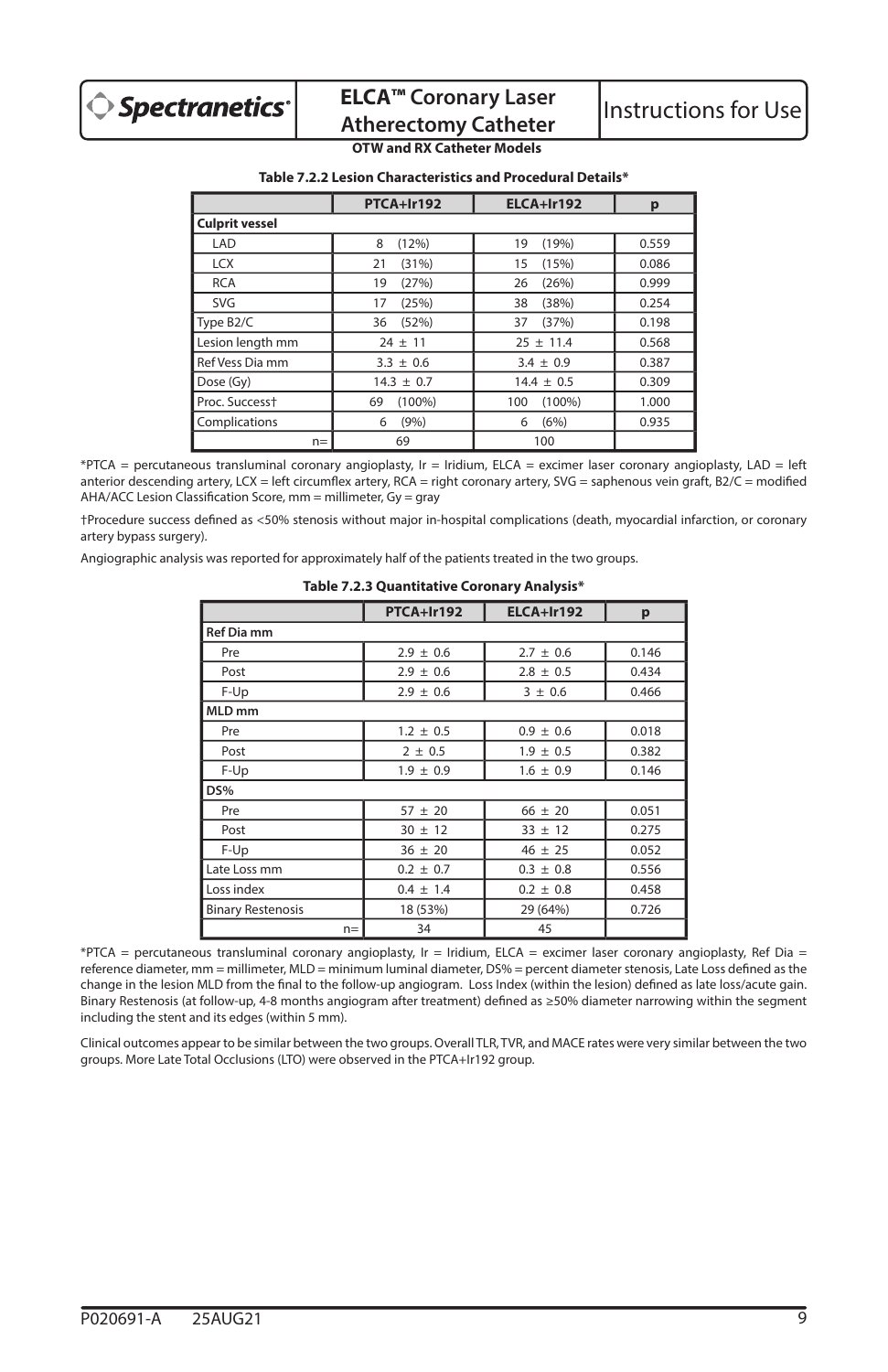|             | PTCA+Ir192 | ELCA+Ir192 | p     |
|-------------|------------|------------|-------|
| 30 days     |            |            |       |
| MACE        | 1(1%)      | 2(2%)      | 0.948 |
| 6 months    |            |            |       |
| Death       | 1(1%)      | 5(5%)      | 0.403 |
| OMI         | 0(0%       | 2(2%)      | 0.514 |
| <b>NOMI</b> | 9(13%)     | 18 (18%)   | 0.515 |
| <b>TLR</b>  | 13 (19%)   | 16 (16%)   | 0.784 |
| <b>TVR</b>  | 23 (33%)   | 25 (25%)   | 0.314 |
| <b>PTCA</b> | 21 (30%)   | 22 (22%)   | 0.290 |
| CABG        | 9 (13%)    | 8 (8%)     | 0.418 |
| <b>LTO</b>  | 6(9%)      | 1(1%)      | 0.019 |
| <b>MACE</b> | 24 (35%)   | 29 (29%)   | 0.530 |
| $n =$       | 69         | 100        |       |

#### **Table 7.2.4 Clinical Outcomes\***

\*PTCA = percutaneous transluminal coronary angioplasty, Ir = Iridium, ELCA = excimer laser coronary angioplasty, MACE = major adverse cardiac events (death, Q-wave MI or TVR), QMI = Q-wave myocardial infarction, NQMI = non-Q-wave MI, TLR = target lesion revascularization, TVR = target vessel revascularization, CABG = coronary artery bypass grafts, LTO = late total occlusion.

Death defined as all-cause mortality. QMI or NQMI defined as a total creatinine kinase elevation ≥2x normal value and/or elevated creatinine kinase MB fraction ≥20 ng/ml with or without new pathological q waves (>.04 sec) in two or more contiguous leads.

TVR and TLR as characterized by repeat percutaneous intervention (PTCA) or CABG involving the treated vessel, driven clinical signs of ischemia in the presence of angiographic restenosis.

Late total occlusion defined as angiographically documented total occlusion at the lesion site>30 days and within 6 months of the index procedure.

# **8. Individualization of Treatment**

The risks and benefits described above should be carefully considered for each patient before use of ELCA.

Patient selection and clinical techniques should be conducted according to instructions provided in Section 2., "Indications for Use," Section 7, "Clinical Studies," and Section 12, "Directions for Use."

Patient selection factors to be assessed should include a judgment regarding Excimer Laser treatment in the presence of acute myocardial infarction, acute thrombus, and ejection fraction less than 30%.

#### **References**

- 1. Textbook of Interventional Cardiology. Topol, E.J. Editor, 4th Edition: 2003, Chapter 31 Laser, Topaz, O., pp 675-703.
- 2. Excimer Laser Revascularisation: Current Indications, Applications and Techniques. Topaz, O., Lasers in Medical Science: 2001: Vol. 16, pp 72-77.
- 3. Effectiveness of Excimer Laser Coronary Angioplasty in Acute Myocardial Infarction or in Unstable Angina Pectoris. Topaz, O. et al. American Journal of Cardiology: Apr 1, 2001: Vol. 87, pp 849-855.
- 4. Application of Excimer Laser Angioplasty in Acute Myocardial Infarction. Topaz, O. et al, Lasers in Surgery and Medicine: 2001: Vol. 29, pp 185-192.
- 5. Rescue Excimer Laser Angioplasty in Patients with Acute Myocardial Infarction The CARMEL Study. Topaz, O. et al. (manuscript on file and currently under review for publication)
- 6. Excimer Laser Assisted Coronary Angioplasty for Lesions Containing Thrombus. Estella, P. et al. Journal of the American College of Cardiology: June 1993: Vol. 21: No. 7, pp 1550-1556.
- 7. Laser Angioplasty and Laser-Induced Thrombolysis in Revascularization of Anomalous Coronary Arteries. Shah, R. et al. Journal of Invasive Cardiology: 2002: Vol. 14, pp 180-186.
- 8. Laser-Facilitated Thrombectomy: A New Therapeutic Option for Treatment of Thrombus-Laden Lesions. Dahm, J. et al. Catheterization and Cardiovascular Interventions: 2002: Vol. 56, pp 365-372.
- 9. Comparison of Effectiveness of Excimer Laser Angioplasty in Patients with Acute Coronary Syndromes in Those With versus – Those Without Normal Left Ventricular Function. Topaz, O. et al. American Journal of Cardiology: 2003: Vol. 91, pp 797-802.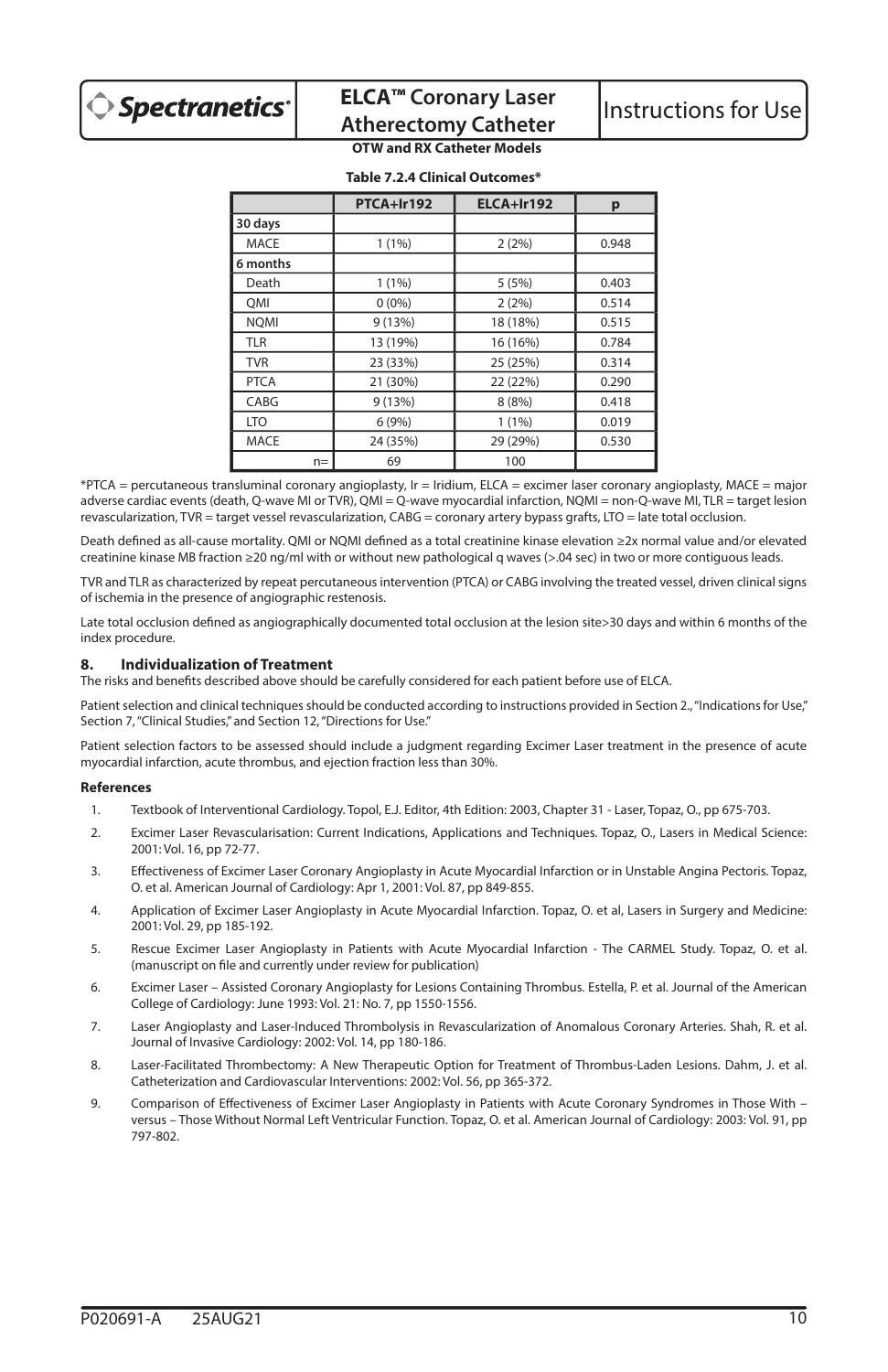

# **OTW and RX Catheter Models**

## **9. Operator's Manual**

The devices described in this document can be operated within the following energy ranges on the CVX-300® or the Philips Laser System:

| Device O.D.          | <b>Model No.</b> | <b>Fluence</b> | <b>Repetition</b><br>Rate | Laser On/<br>Off Time (sec) |
|----------------------|------------------|----------------|---------------------------|-----------------------------|
| <b>OTW Catheters</b> |                  |                |                           |                             |
| $0.9$ mm             | 110-001          | 30-60          | $25 - 40$                 | 5/10                        |
| <b>RX Catheters</b>  |                  |                |                           |                             |
| $0.9$ mm             | 110-003          | 30-60          | $25 - 40$                 | 5/10                        |
| $1.4 \text{ mm}$     | 114-009          | 30-60          | $25 - 40$                 | 5/10                        |
| $1.7 \text{ mm}$     | 117-016          | $30 - 60$      | $25 - 40$                 | 5/10                        |
| 1.7 mm E             | 117-205          | 30-60          | $25 - 40$                 | 5/10                        |
| $2.0$ mm             | 120-009          | 30-60          | $25 - 40$                 | 5/10                        |

#### **Table 9.1 Energy Parameters**

Recommended calibration settings: 45 Fluence, 25 Hz.

#### **10. How Supplied**

#### **10.1 Sterilization**

**For single use only.** Do not re-sterilize and/or reuse.

The Spectranetics laser catheters are supplied sterile. Sterility is guaranteed only if the package is unopened and undamaged.

#### **10.2 Inspection Prior to Use**

Before use, visually inspect the sterile package to ensure that seals have not been broken. All equipment to be used for the procedure, including the catheter, should be examined carefully for defects. Examine the laser catheter for bends, kinks or other damage. Do not use if it is damaged.

## **11. Compatibility**

The Spectranetics' excimer laser catheter is designed and intended to be used exclusively with the Spectranetics CVX-300® Laser System or the Philips Laser System.

Do not use in combination with any other laser system.

Guidewire Compatibility

See Catheter Specification Table in Section 1.

# **12. Directions for Use**

#### **12.1 Procedure Set Up**

Some or all of the following additional materials, which are not included in the laser catheter package, may be required for the procedure (these are single use items only—do not resterilize or reuse):

- Femoral guiding catheter(s) in the appropriate size and configuration to select the coronary artery
- Hemostatic valve(s)
- Sterile normal saline
- Standard contrast media
- 0.014" guidewires

Using sterile technique, open the sterile package. Remove the packaging wedges from the tray and gently lift the laser catheter from the tray while supporting the black laser connector, also known as the proximal end, proximal coupler, or proximal connector. Please note that the proximal end of the laser catheter connects only to the laser system, and is not meant to have any patient contact.

Connect the proximal end of the laser catheter to the laser system and position the laser catheter in the laser system extension pole or catheter retainer. Calibrate the laser catheter following the instructions provided in the CVX-300® Operator's Manual (7030-0035 or 7030-0068) or the Philips Laser System Operator's Manual (P018730).

#### **12.2 Clinical Technique**

- 1. Use standard Percutaneous Seldinger Technique to insert a 7 Fr or 9 Fr introducer sheath into the common femoral artery in a retrograde fashion. Heparinize intravenously using the PTCA protocol for heparinization. Periodic measurement of activated clotting time (ACT greater than 300 seconds) during the procedure will assist in maintaining optimum anticoagulation levels.
- 2. Introduce a 6, 7, 8, or 9 Fr quiding catheter (left or right depending on the target coronary artery) using a standard 0.038" guidewire or, if necessary, a 0.063" guidewire when introducing thin wall, large lumen (greater than or equal to .092") guiding catheters.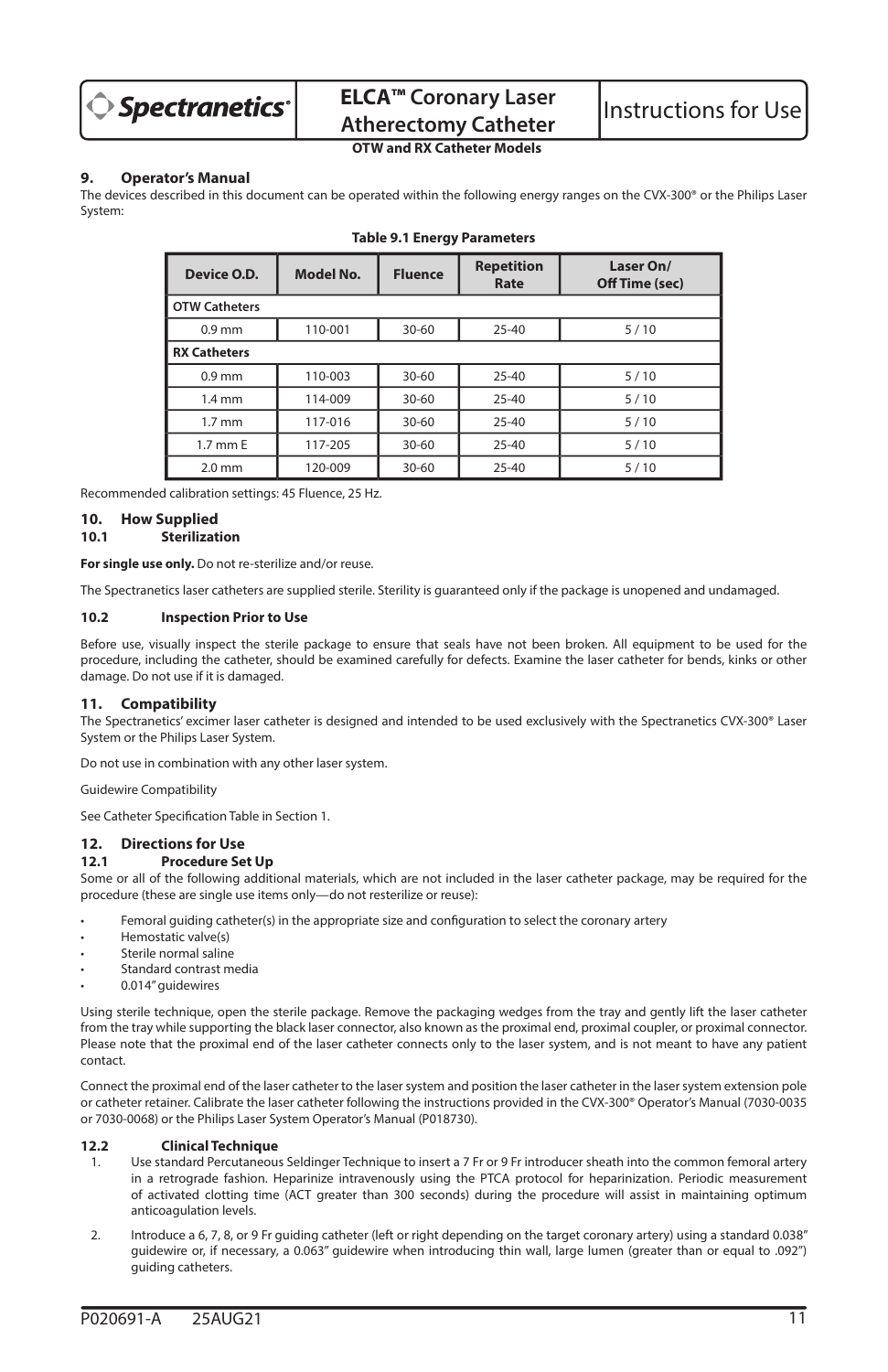

3. Perform baseline angiography by injecting contrast medium through the guiding catheter. Obtain images in multiple projections, delineating anatomical variations and morphology of the lesion(s) to be treated.

**Note: When treating lesion(s) suspected or known to be located within a previously deployed stent, note the proximal and distal stented margins with respect to surrounding anatomical landmarks and morphology in case of resistance to catheter advancement.**

**Caution: When lasing into a suspected or known deployed 316L stainless steel stent, laser catheter advancement should be steady with constant applied pressure. If laser catheter advancement ceases, stent interference should be suspected. Reassess lesion and/or alignment of catheter to alleviate stent interference. If condition persists, terminate laser procedure.**

- 4. Introduce an appropriately sized guidewire to the coronary arteries via the guiding catheter. Cross the target lesion with the guidewire.
- 5. Size the laser catheter appropriately:

| <b>Proximal Vessel Diameter</b><br><b>Catheter Size</b> |               |  |
|---------------------------------------------------------|---------------|--|
| $0.9$ mm                                                | $\geq 1.5$ mm |  |
| $1.4 \text{ mm}$                                        | $>2.2$ mm     |  |
| $1.7 \text{ mm}$                                        | $\geq$ 2.5 mm |  |
| $2.0$ mm                                                | $\geq$ 3.0 mm |  |

#### **Table 12.1 Recommended Sizing**

6. Inject 5-10cc of heparinized saline or Lactated Ringer's solution through the laser catheter to flush the guidewire lumen. Attach a rotating hemostatic valve to the guidewire port into the guidewire lumen (See Figure 4). Introduce the distal tip of the Spectranetics laser catheter over the selected guidewire. Under fluoroscopic control, guide the laser catheter to the lesion. The laser catheter's radiopaque band marker indicates its position relative to the lesion.



**Note: During use within the body, similar to any device used for vascular intervention, always monitor Laser Catheter movement and the radiopaque tip marker position with fluoroscopy. The movement and rate of advancement of the catheter distal tip should correspond directly with the rate of advancement being applied to the proximal shaft of the catheter. If corresponding movement is not apparent, reassess the lesion morphology, the laser energy being applied and the status of support equipment prior to continued treatment.**

- 7. Insertion techniques (Bare Wiring)
	- Monitor the guidewire position within the vasculature under fluoroscopy.
	- b. Insert the guidewire into the laser catheter by introducing the proximal end of the guidewire into the distal tip of the laser catheter, and carefully advance the laser catheter, in small increments, to avoid kinking the guidewire. Grasp the guidewire as it exits the proximal guidewire port and maintain its position in the patient's circulatory system while advancing the laser catheter.
	- c. Loosen the hemostatic valve of the y-adapter being used in conjunction with the introducer inserted during step 1 above.
	- d. Carefully insert the laser catheter through the hemostatic valve of the y-adapter into the guide catheter and advance the laser catheter to the guide catheter distal tip while maintaining the guidewire position.
	- e. Reconfirm the guide catheter position in the ostium of the coronary artery with contrast media injection and fluoroscopy prior to advancing the laser catheter.
	- f. Advance the laser catheter to the lesion site while maintaining the guidewire position in the patient's circulatory system. Inject contrast medium solution through the guiding catheter to verify the positioning of the laser catheter under fluoroscopy.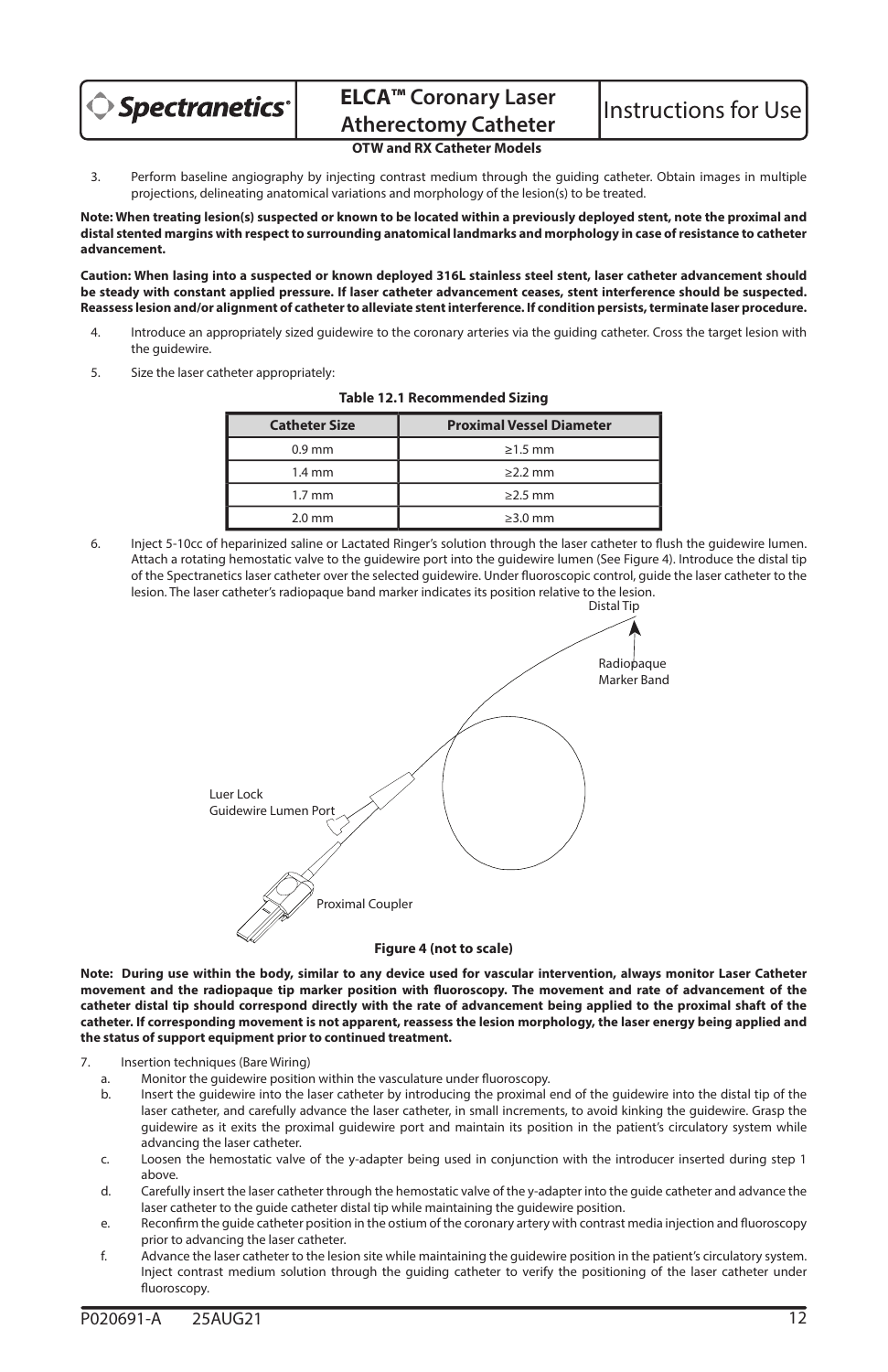

- 8. Following confirmation of the laser catheter's position in contact with the target lesion and using normal saline or Lactated Ringer's solution:
- a. Flush all residual contrast media from the guide catheter and in-line connectors.
- b. Flush all residual contrast media from the lasing site and vascular structures adjacent to the lasing site, prior to activating the laser system.
- c. Please refer to the Saline Infusion Protocol and perform saline flush and infusion per the instructions.
- 9. Depress the footswitch, activating the laser system, and slowly, less than 1 mm per second, advance the laser catheter allowing the laser energy to remove the desired material. Release the footswitch to deactivate the laser system.

#### **Note: Advancing the laser catheter through moderately calcified lesions may require more pulses of laser energy than fibrous atherosclerotic tissue.**

**Caution: The tip of the laser catheter should not pass beyond the tip of the guidewire during the procedure. Avoid pushing the laser catheter tip beyond the guidewire tip and/or withdrawing the guidewire inside the laser catheter.**

- 10. Pull back the laser catheter and inject contrast medium through the guiding catheter and examine the lesion via fluoroscopy.
- 11. Repeat steps 8 through 10 as needed to complete treatment.
- 12. When withdrawing the laser catheter from the treated vessel, monitor the position of the guidewire in the vessel with fluoroscopy to avoid guidewire prolapse, and exercise care while exiting the hemostatic valve of the y-adapter with the distal tip of the laser catheter.

#### **Note: If the laser catheter is removed from the vessel for any reason, thoroughly clean the laser catheter outer surface and tip in heparinized saline to prevent blood from sticking. Blood remaining on the laser catheter may diminish the efficiency of the laser catheter.**

There is no need to remove the laser catheter from the patient in order to increase or decrease either the fluence or pulse repetition rate; as the laser catheter was previously calibrated. Refer to the CVX-300® Excimer Laser System Operator's Manual, 7030-0035 or 7030-0068 or the Philips Laser System Operator's Manual (P018730).

#### **Note: All patients should be monitored for blood pressure and heart rate during the procedure.**

# **RX-E ONLY**

#### 13. Torquing/Alignment Procedure

#### **Caution: When advancing or withdrawing the laser catheter, insure the torque handle indicator is returned to the centered position. Failure to center the indicator may impede guidewire movement.**

Use of the torque mechanism to align the eccentric fiber bundle with the lesion is optional. This device is designed to achieve a tip rotation of 360 degrees by turning the thumb knob until the desired alignment is achieved. If the distal end of the laser catheter is constricted, the turn ratio may be increased. Alignment should be verified angiographically by determining the position of the wire with respect to the radiopaque tip. The open slot (or radiolucent window) on the radiopaque marker indicates the fiber face is perpendicular to the guidewire and thus aligned with the lesion as seen radiographically (see Figure 5).



#### **Figure 5**

- a. Position guidewire into artery beyond lesion.
- b. Select a radiographic projection which best demonstrates the geometric lesion morphology (may necessitate multiple projections).
- c. Advance laser catheter to lesion location.<br>d. Align laser catheter fiber face to the bulk
- d. Align laser catheter fiber face to the bulk of the lesion by slowly rotating the torque knob until the slot in the radiopaque tip is visible.
- 14. Repeat steps 6 through 13 as needed to complete treatment.
- 15. Following laser angioplasty, perform follow up angiography and balloon angioplasty, if needed.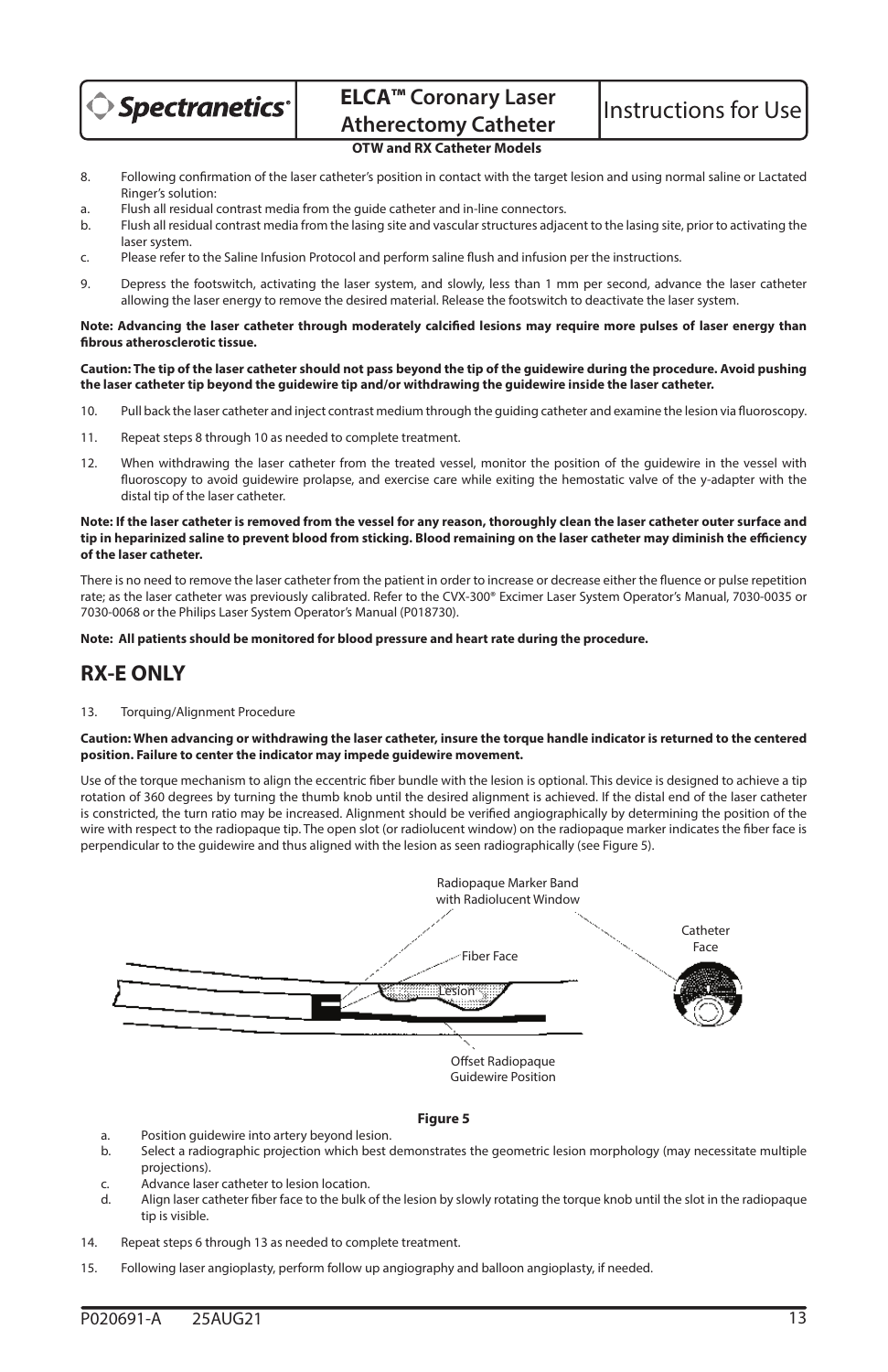

# **RX ONLY**

- 16. The RX laser catheter has been specifically designed for compatibility with rapid device exchanges as needed during a single interventional surgery, done by the same surgical team. The RX laser catheter may be quickly removed from the patient's circulatory system, without removing the guidewire, as outlined below.<br>1) Beturn the torque bandle indicator to the centered position. See E
	- 1) Return the torque handle indicator to the centered position. See Figure 2. (Eccentric only)<br>2) Loosen the hemostatic valve
	- 2) Loosen the hemostatic valve.
	- 3) Hold the guidewire and hemostatic valve in one hand, while grasping the laser catheter outer surface in the other hand.
	- 4) Maintain the guidewire's position in the coronary artery by holding the guidewire stationary, and begin pulling the laser catheter out of the guiding catheter.

# **Note: Monitor the guidewire position under fluoroscopy during the exchange.**

- 5) Pull on the laser catheter withdrawing it until the opening in the guidewire lumen just exits the Y-adapter. Carefully and slowly withdraw the last 9 cm of the flexible, distal portion of the laser catheter off the guidewire while maintaining the guidewire's position across the lesion. Close the hemostatic valve.
- 6) Prepare the next laser catheter to be used, as previously described.
- 7) Again, insert the guidewire into the laser catheter by introducing the proximal end of the guidewire into the distal tip of the laser catheter. The proximal portion of the guidewire, that will be handled by the physician, will exit at the opening 9 cm from the distal tip.
- 8) Open the hemostatic valve and advance the laser catheter while maintaining guidewire position in the coronary artery. Be careful not to twist the laser catheter around the guidewire.
- 9) Advance the laser catheter to the guiding catheter tip. Continue the laser angioplasty procedure, using the previously described method.
- 17. Recommended pharmacology follow up to be prescribed by the physician.

#### **Excimer Laser Saline Infusion Protocol**

#### **NOTE: This technique requires two operators. It is recommended that the primary physician operator advance the laser catheter and operate the laser system foot pedal. A scrub assistant should manage the saline infusion control syringe and (if appropriate) depress the fluoroscopy pedal.**

- 1. Before the laser procedure, warm a 500cc bag of 0.9% normal saline (NaCl) or lactated Ringer's solution to 37°C. It is not necessary to add heparin or potassium to the saline solution. Connect the bag of warmed saline to a sterile intravenous line and terminate the line at a port on a triple manifold.
- 2. Cannulate the ostium of the coronary artery or bypass graft with an appropriate "large lumen" guide catheter in the usual fashion. It is recommended that the guide catheter **not** have side holes.
- 3. Under fluoroscopic guidance, advance the laser catheter into contact with the lesion. If necessary, inject contrast to help position the tip of the laser catheter. If contrast appears to have become entrapped between the laser catheter tip and the lesion, the laser catheter may be retracted slightly (1-2 mm) to allow antegrade flow and contrast removal while flushing the system with saline. **(However, before lasing, ensure that the laser catheter tip is in contact with the lesion.)**
- 4. Expel any residual contrast from the control syringe back into the contrast bottle. Clear the triple manifold of contrast by drawing up saline through the manifold into the control syringe.
- 5. Remove the original control syringe from the manifold and replace it with a fresh 20cc luer-lock control syringe. This new 20cc control syringe should be primed with saline prior to connection to reduce the chance for introducing air bubbles. (Merit Medical and other vendors manufacture 20cc control syringes.)
- 6. Flush all traces of blood and contrast from the manifold, connector tubing, y-connector, and guide catheter, with at least 20-30cc of saline (several syringes of saline). When this initial flushing is completed, refill the 20cc control syringe with saline.
- 7. Under fluoroscopy, confirm that the tip of the laser catheter is **in contact** with the lesion (advance the laser catheter if necessary), but do **not** inject contrast.
- 8. When the primary operator indicates that he/she is ready to activate the laser system, the scrub assistant should turn the manifold stopcock off to pressure and inject 10cc of saline as rapidly as possible (within 1-2 seconds). This bolus injection is to displace and/or dilute blood in the coronary tree down to the level of the capillaries and limit back-bleeding of blood into the laser ablation field.
- 9. After the injection of the initial 10cc bolus and without stopping the motion of injection, the scrub assistant should next slow down the rate of injection to 2-3cc/second. This portion of the saline infusion is to displace and/or dilute the antegrade blood flow entering the laser ablation field. **At the instant the scrub assistant slows down the injection rate, the primary operator should activate the laser system by depressing the foot pedal and begin a lasing sequence.**
- 10. The lasing sequence (train) should last for 2-5 seconds (maximum 5 seconds).
- 11. Terminate the saline injection at the end of the lasing train. Turn the manifold stopcock back to pressure and refill the control syringe with 20cc of saline in preparation for the next lasing sequence.

#### **NOTE: Any electrocardiographic changes induced by saline infusion should be permitted to resolve before repeating the sequence.**

- 12. Each subsequent laser train should be preceded by a bolus of saline and performed with continuous saline infusion as described in steps 8-11.
- 13. If contrast is used to assess treatment results during the course of a laser treatment, repeat steps 4-7 prior to reactivation of the laser system (before activating the laser as described in steps 8-11).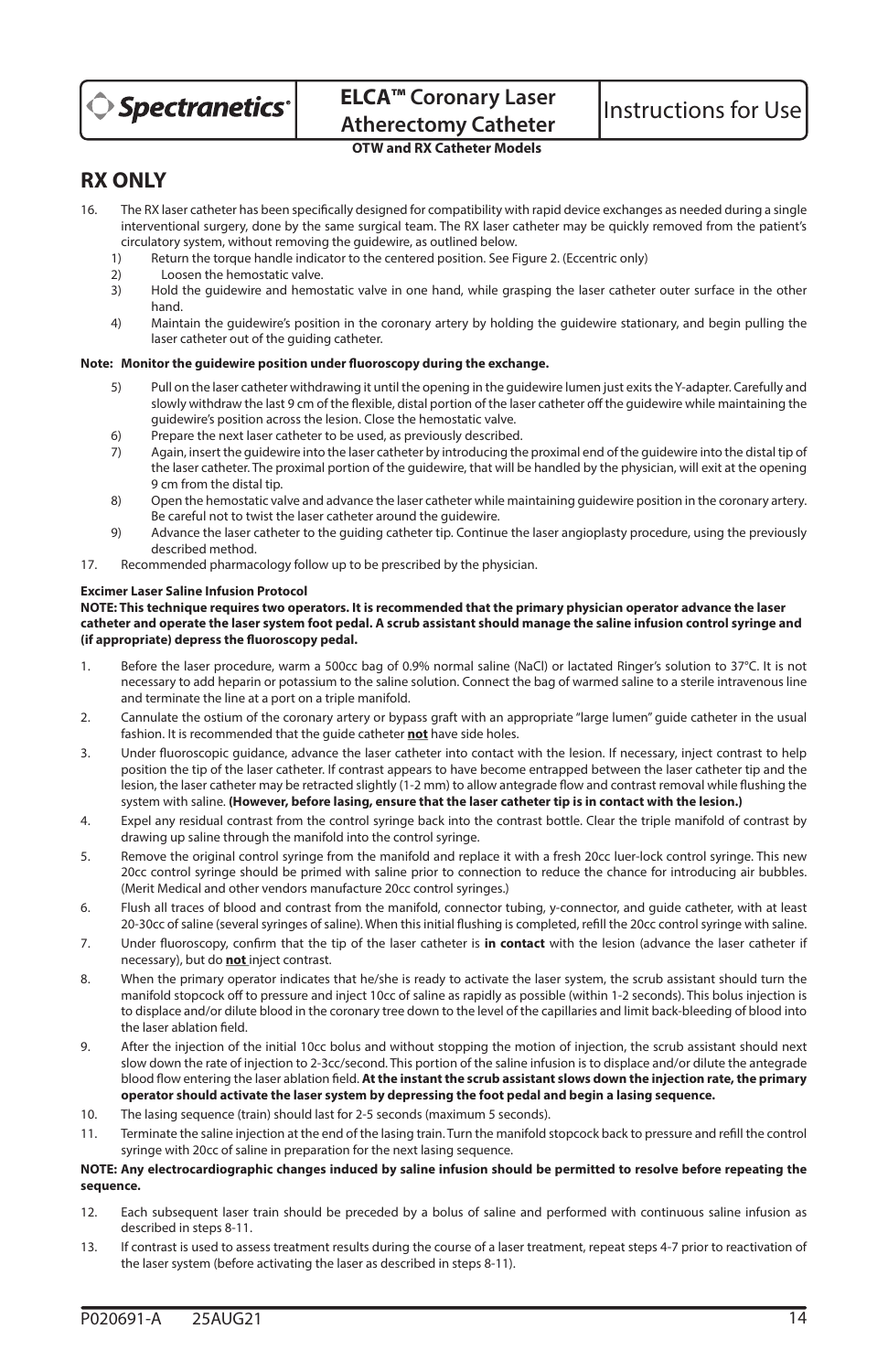

**ELCA™ Coronary Laser ELCA<sup>T</sup> Coronary Laser** | Instructions for Use<br>Atherectomy Catheter | Instructions for Use

**OTW and RX Catheter Models**

## **13. Manufacturer's Limited Warranty**

Manufacturer warrants that the ELCA Coronary Laser Atherectomy Catheter is free from defects in material and workmanship when used by the stated "Use By" date. Manufacturer's liability under this warranty is limited to replacement or refund of the purchase price of any defective unit of the ELCA Coronary Laser Atherectomy Catheter. Manufacturer will not be liable for any incidental, special, or consequential damages resulting from use of the ELCA Coronary Laser Atherectomy Catheter. Damage to the ELCA Coronary Laser Atherectomy Catheter caused by misuse, alteration, improper storage or handling, or any other failure to follow these Instructions for Use will void this limited warranty. **THIS LIMITED WARRANTY IS EXPRESSLY IN LIEU OF ALL OTHER WARRANTIES, EXPRESS OR IMPLIED, INCLUDING THE IMPLIED WARRANTY OF MERCHANTABILITY OR FITNESS FOR A PARTICULAR PURPOSE.** No person or entity, including any authorized representative or reseller of Manufacturer, has the authority to extend or expand this limited warranty and any purported attempt to do so will not be enforceable against the Manufacturer. This limited warranty covers only the ELCA Coronary Laser Atherectomy Catheter. Information on Manufacturer's warranty relating to the CVX-300® Excimer Laser System or the Philips Laser System can be found in the documentation relating to that system.